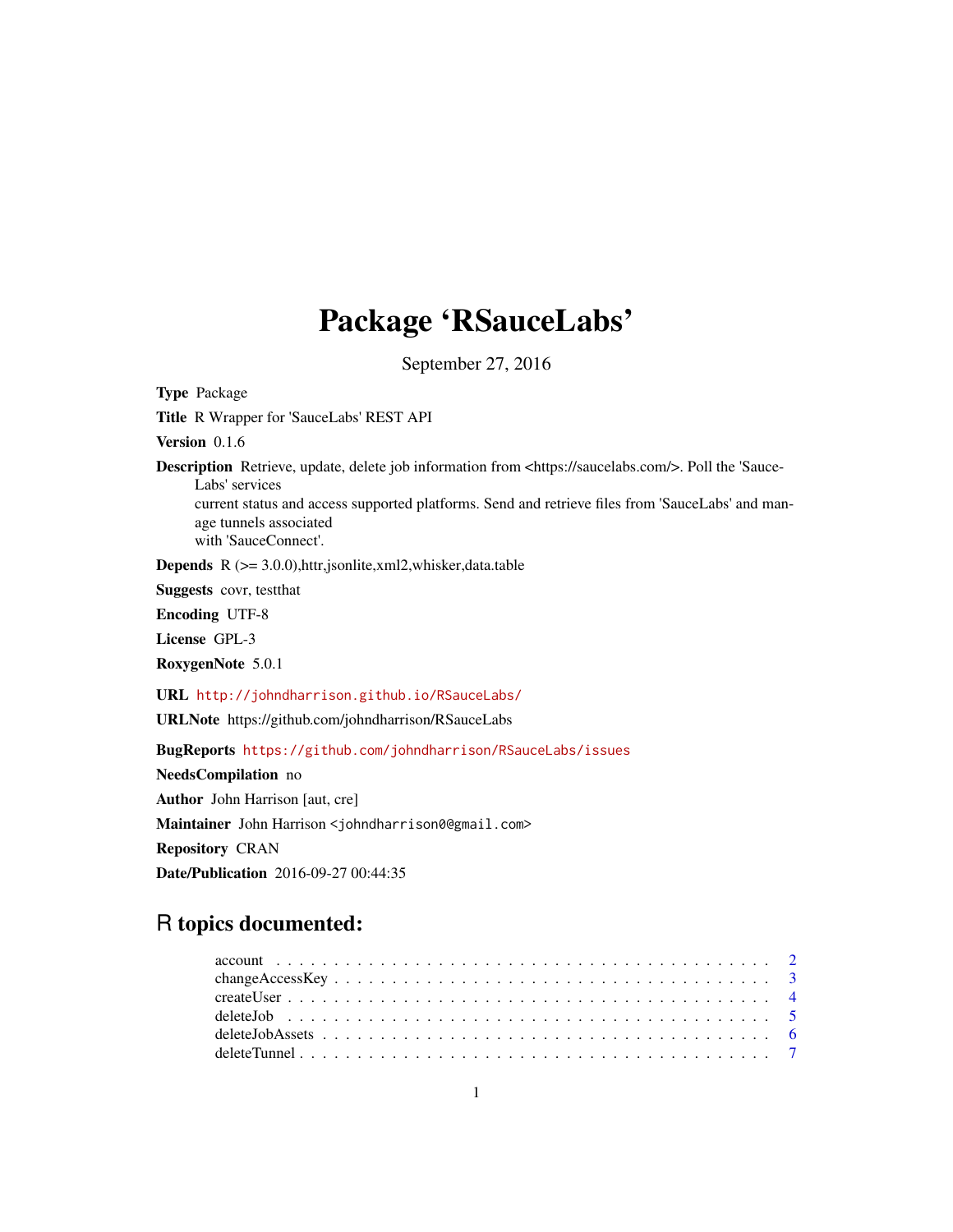#### <span id="page-1-0"></span>2 account to the contract of the contract of the contract of the contract of the contract of the contract of the contract of the contract of the contract of the contract of the contract of the contract of the contract of t

| Index | 36 |
|-------|----|
|       |    |

<span id="page-1-1"></span>

account *Create an account object*

# Description

Creates a wrapper around the httr [authenticate](#page-0-0) function. Adds an "account" class.

# Usage

```
account(user = Sys.getenv("SLUSER"), password = Sys.getenv("SLPASS"))
```
# Arguments

| user     | The SauceLabs user. By default an environmental variable "SLUSER" is looked<br>for.              |
|----------|--------------------------------------------------------------------------------------------------|
| password | The SauceLabs password for user. By default an environmental variable "SLPASS"<br>is looked for. |

# Value

returns an object of class "account".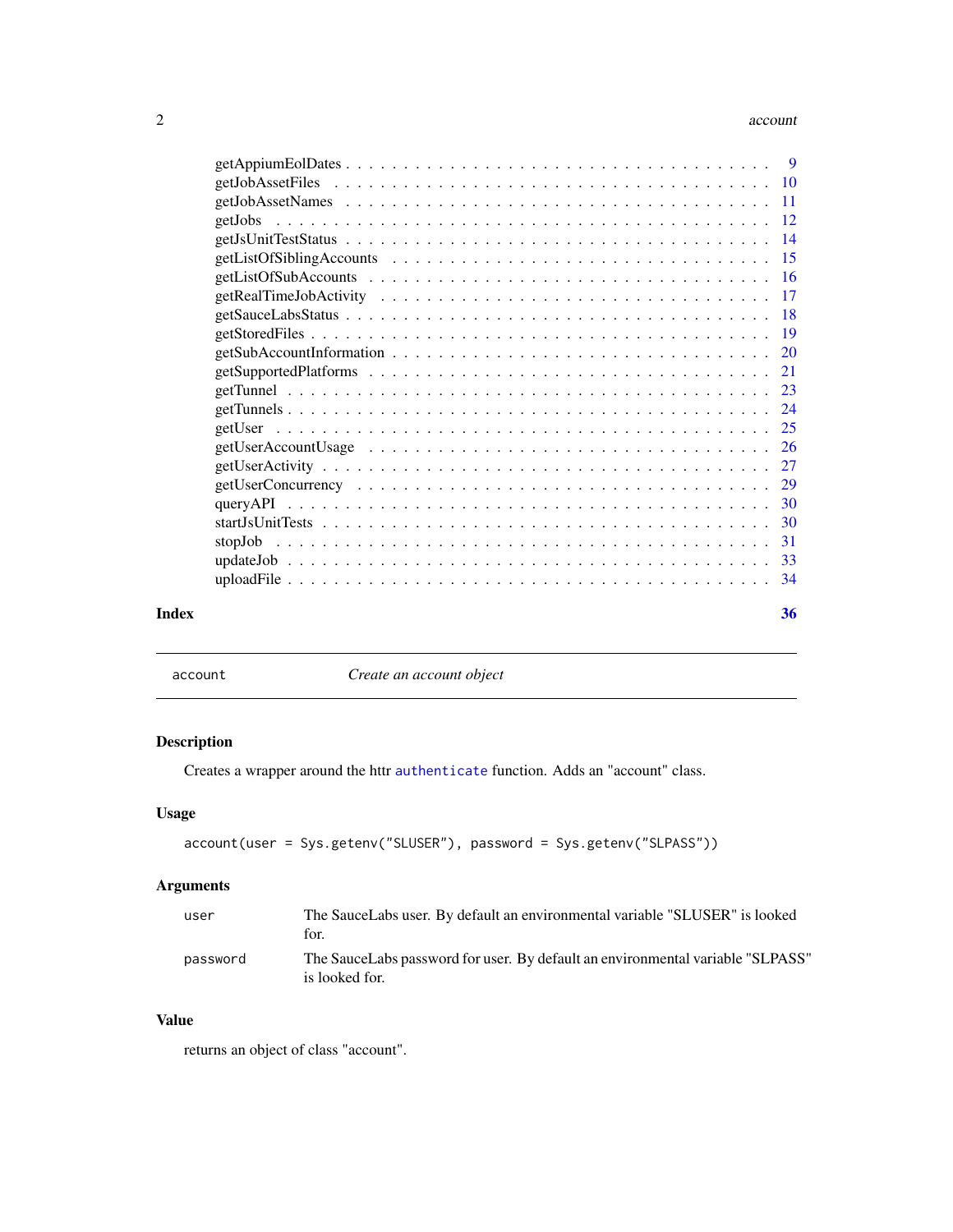# <span id="page-2-0"></span>changeAccessKey 3

#### Examples

```
## Not run:
myAcc <- account()
```
## End(Not run)

<span id="page-2-1"></span>changeAccessKey *Change access key*

# Description

Change access key of an account

#### Usage

```
changeAccessKey(account, username = Sys.getenv("SLUSER"), ...)
```
#### **Arguments**

| account                 | An object of class "account". An account object see account. |
|-------------------------|--------------------------------------------------------------|
| username                | SauceLabs username                                           |
| $\cdot$ $\cdot$ $\cdot$ | Additional function arguments - Currently unused.            |

# See Also

Other accountMethods: [createUser](#page-3-1), [getListOfSiblingAccounts](#page-14-1), [getListOfSubAccounts](#page-15-1), [getSubAccountInformation](#page-19-1), [getUserConcurrency](#page-28-1), [getUser](#page-24-1)

```
## Not run:
myAcc <- account()
appData <- getUser(myAcc)
createUser(myAcc, newUsername = "superstartester", password = "johndoe"
          , name = "John", email = "superstartester@example.com")
# $errors
# [1] "Subaccount capacity exhausted."
uC <- getUserConcurrency(myAcc)
#> rbindlist(uC$concurrency$self[c("allowed", "current")], fill = TRUE)
#manual mac overall real_device
#1: 5 5 5 0
#2: 0 0 0 NA
users <- getListOfSubAccounts(myAcc)
#> users$users_total
#[1] 1
siblings <- getListOfSiblingAccounts(myAcc)
#> getListOfSiblingAccounts(myAcc)
```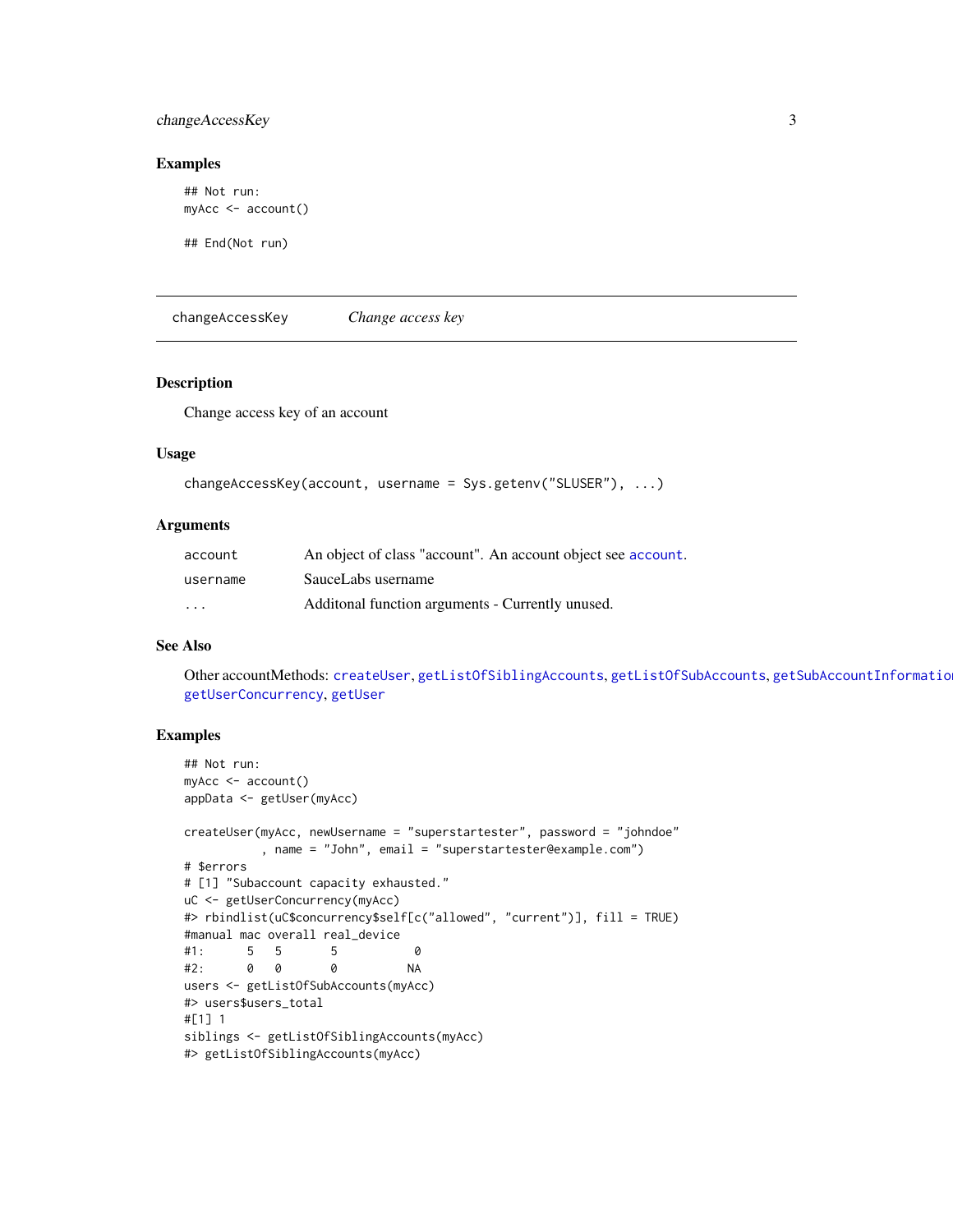```
#list()
subAcc <- getSubAccountInformation(myAcc)
# change accesskey for a user
# changeAccessKey(myAcc, "rsaucelabs")
## End(Not run)
```
<span id="page-3-1"></span>

createUser *Create a sub account*

#### Description

Create a sub account

#### Usage

```
createUser(account, username = Sys.getenv("SLUSER"), newUsername, password,
  name, email, ...)
```
#### Arguments

| account     | An object of class "account". An account object see account. |
|-------------|--------------------------------------------------------------|
| username    | SauceLabs username                                           |
| newUsername | The username of the new user you wish to create              |
| password    | The password for the new user you wish to create             |
| name        | The name of the new user you wish to create                  |
| email       | The email of the new user you wish to create                 |
|             | Additonal function arguments - Currently unused.             |

#### See Also

Other accountMethods: [changeAccessKey](#page-2-1), [getListOfSiblingAccounts](#page-14-1), [getListOfSubAccounts](#page-15-1), [getSubAccountInformation](#page-19-1), [getUserConcurrency](#page-28-1), [getUser](#page-24-1)

```
## Not run:
myAcc <- account()
appData <- getUser(myAcc)
createUser(myAcc, newUsername = "superstartester", password = "johndoe"
           , name = "John", email = "superstartester@example.com")
# $errors
# [1] "Subaccount capacity exhausted."
uC <- getUserConcurrency(myAcc)
#> rbindlist(uC$concurrency$self[c("allowed", "current")], fill = TRUE)
```
<span id="page-3-0"></span>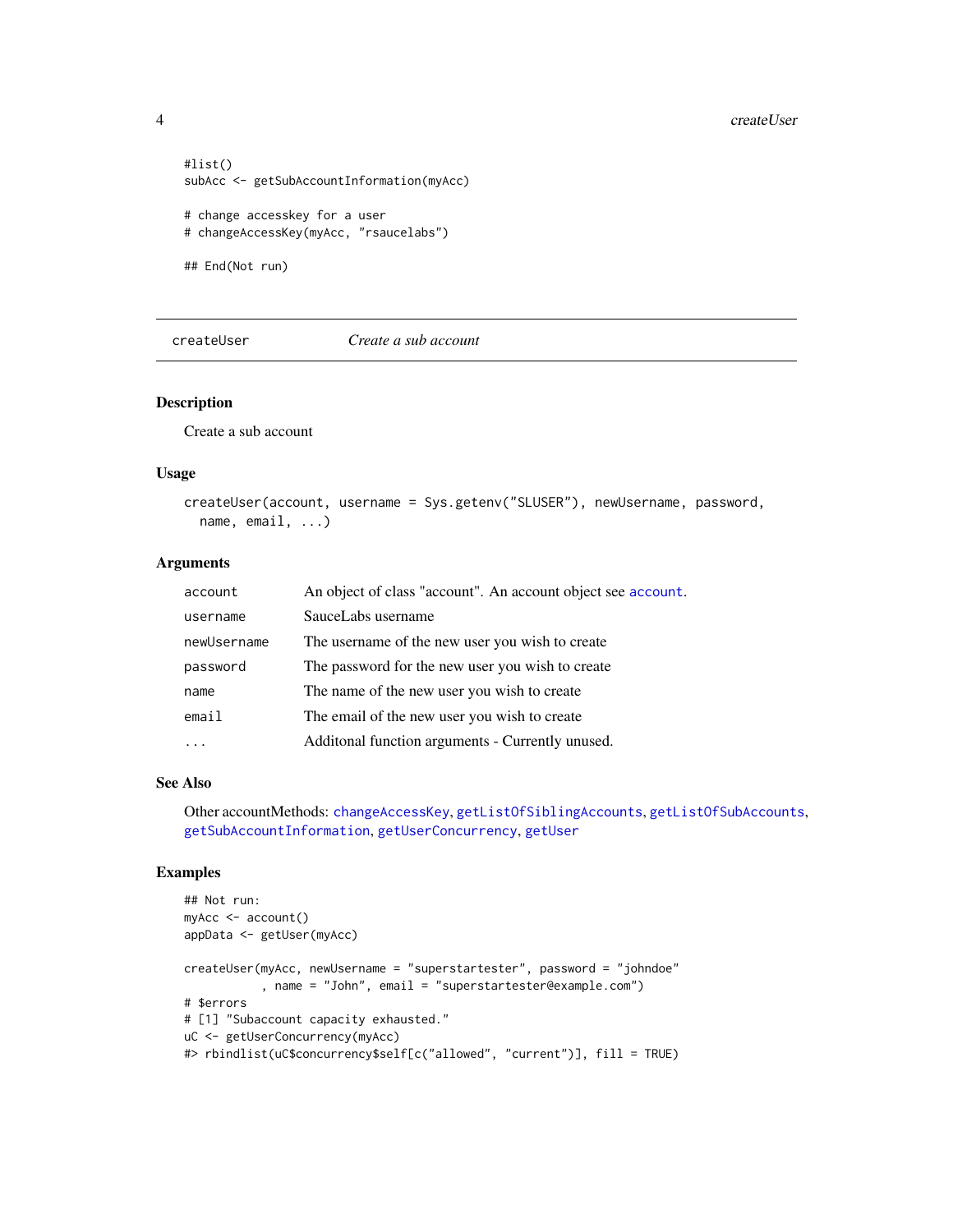#### <span id="page-4-0"></span>deleteJob 5

```
#manual mac overall real_device
#1: 5 5 5 0
#2: 0 0 0 NA
users <- getListOfSubAccounts(myAcc)
#> users$users_total
#[1] 1
siblings <- getListOfSiblingAccounts(myAcc)
#> getListOfSiblingAccounts(myAcc)
#list()
subAcc <- getSubAccountInformation(myAcc)
# change accesskey for a user
# changeAccessKey(myAcc, "rsaucelabs")
```

```
## End(Not run)
```
<span id="page-4-1"></span>deleteJob *Delete Job*

#### Description

Removes the job from the system with all the linked assets

#### Usage

```
deleteJob(account, username = Sys.getenv("SLUSER"), jobID, ...)
```
#### Arguments

| account                 | An object of class "account". An account object see account. |
|-------------------------|--------------------------------------------------------------|
| username                | SauceLabs username                                           |
| iobID                   | Id of the job to delete                                      |
| $\cdot$ $\cdot$ $\cdot$ | Additional function arguments - Currently unused.            |

#### See Also

Other jobMethods: [deleteJobAssets](#page-5-1), [getJobAssetFiles](#page-9-1), [getJobAssetNames](#page-10-1), [getJobs](#page-11-1), [stopJob](#page-30-1), [updateJob](#page-32-1)

```
## Not run:
myAcc <- account()
myJobs <- getJobs(myAcc)
#> myJobs$data[1,]
#id
#1: 4152e0a185f945bfa43e091eef1e7c30
myJobs <- getJobs(myAcc, getFullJobs = TRUE)
#> myJobs$data[1,.(id, browser)]
```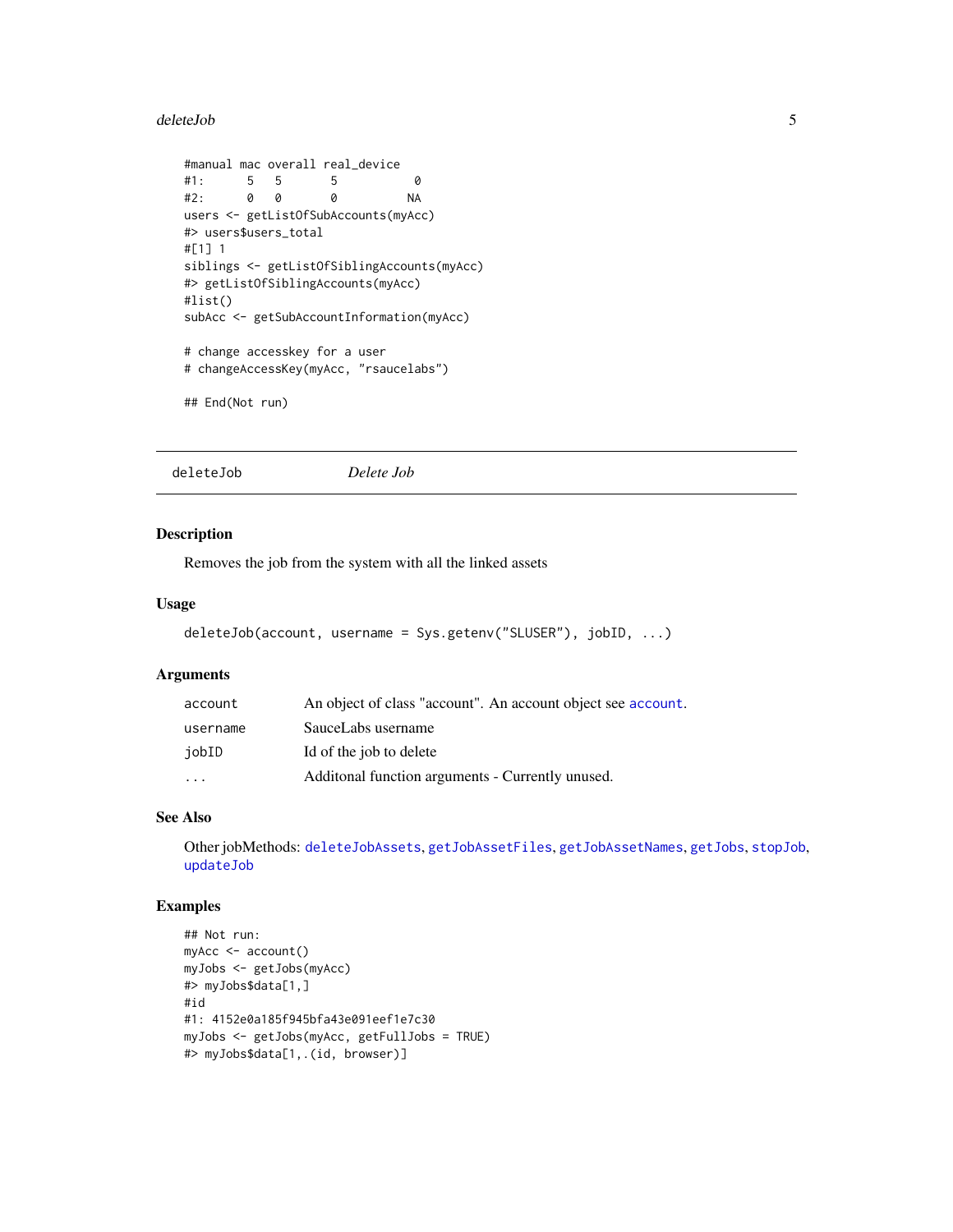```
#id browser
#1: 4152e0a185f945bfa43e091eef1e7c30 googlechrome
testId <- myJobs$data[1, id]
#> myJobs$data[1,.(build, passed)]
#build passed
#1: 24 FALSE
# update this job
updateJob(myAcc, jobID = testId, passed = TRUE, build = 20)
myJobs <- getJobs(myAcc, getFullJobs = TRUE)
#> myJobs$data[1,.(build, passed)]
#build passed
#1: 20 TRUE
# deleteJob(myAcc, jobID = testId)
stopJob(myAcc, jobID = testId)
jobAssets <- getJobAssetNames(myAcc, jobID = testId)
#> jobAssets[["selenium-log"]]
#[1] "selenium-server.log"
jobLog <- getJobAssetFiles(myAcc, jobID = testId)
# deleteJobAssets(myAcc, jobID = testId)
## End(Not run)
```
<span id="page-5-1"></span>deleteJobAssets *Delete Job Assets*

#### Description

Delete all the assets captured during a test run. This includes the screencast recording, logs, and all screenshots.

#### Usage

```
deleteJobAssets(account, username = Sys.getenv("SLUSER"), jobID, ...)
```
# Arguments

| account   | An object of class "account". An account object see account. |
|-----------|--------------------------------------------------------------|
| username  | SauceLabs username                                           |
| jobID     | Id of the job to delete assests from                         |
| $\ddotsc$ | Additional function arguments - Currently unused.            |

# See Also

Other jobMethods: [deleteJob](#page-4-1), [getJobAssetFiles](#page-9-1), [getJobAssetNames](#page-10-1), [getJobs](#page-11-1), [stopJob](#page-30-1), [updateJob](#page-32-1)

<span id="page-5-0"></span>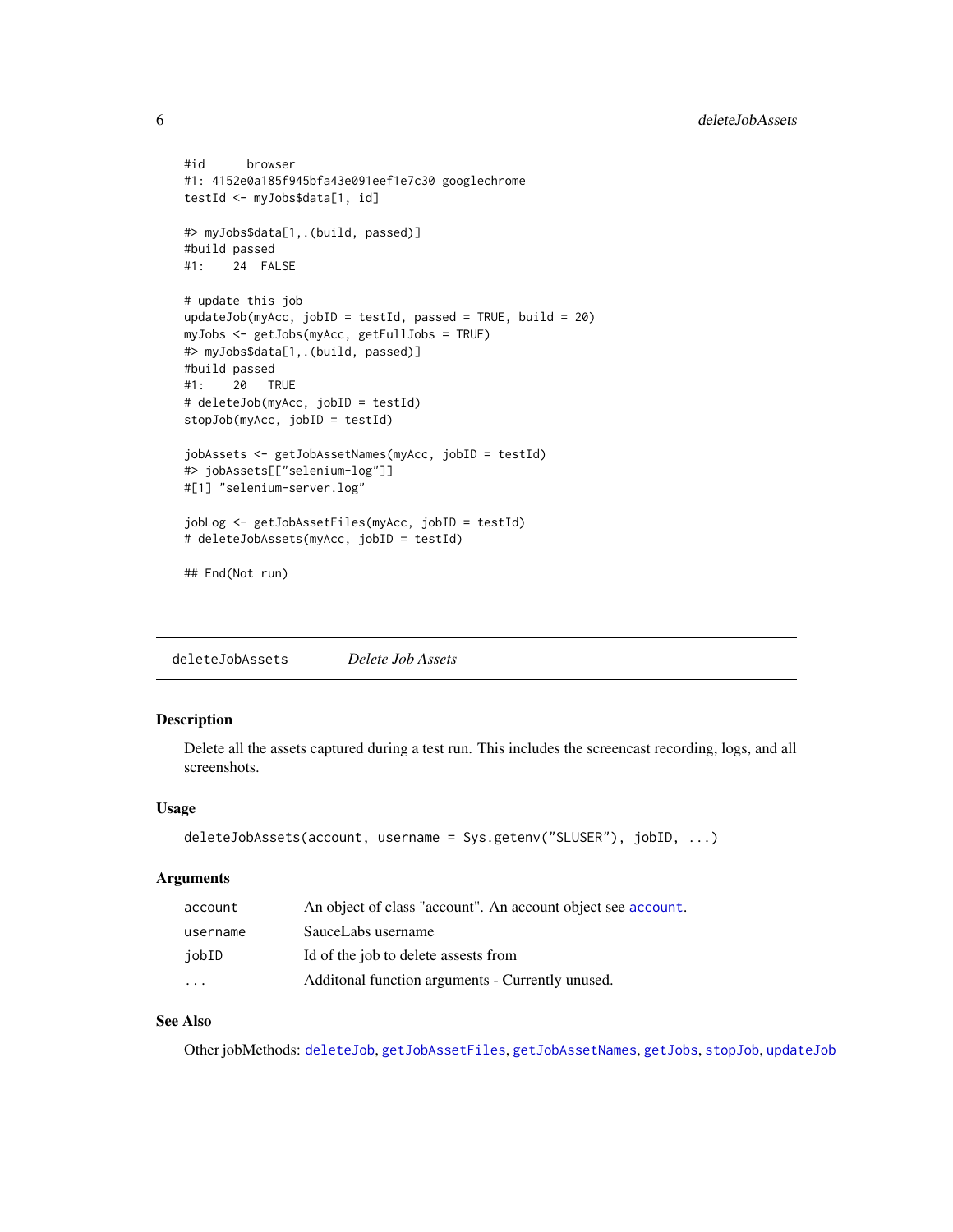#### <span id="page-6-0"></span>deleteTunnel 2008 and 2008 and 2008 and 2008 and 2008 and 2008 and 2008 and 2008 and 2008 and 2008 and 2008 and 2008 and 2008 and 2008 and 2008 and 2008 and 2008 and 2008 and 2008 and 2008 and 2008 and 2008 and 2008 and 20

# Examples

```
## Not run:
myAcc <- account()
myJobs <- getJobs(myAcc)
#> myJobs$data[1,]
#id
#1: 4152e0a185f945bfa43e091eef1e7c30
myJobs <- getJobs(myAcc, getFullJobs = TRUE)
#> myJobs$data[1,.(id, browser)]
#id browser
#1: 4152e0a185f945bfa43e091eef1e7c30 googlechrome
testId <- myJobs$data[1, id]
#> myJobs$data[1,.(build, passed)]
#build passed
#1: 24 FALSE
# update this job
updateJob(myAcc, jobID = testId, passed = TRUE, build = 20)
myJobs <- getJobs(myAcc, getFullJobs = TRUE)
#> myJobs$data[1,.(build, passed)]
#build passed
#1: 20 TRUE
# deleteJob(myAcc, jobID = testId)
stopJob(myAcc, jobID = testId)
jobAssets <- getJobAssetNames(myAcc, jobID = testId)
#> jobAssets[["selenium-log"]]
#[1] "selenium-server.log"
jobLog <- getJobAssetFiles(myAcc, jobID = testId)
# deleteJobAssets(myAcc, jobID = testId)
## End(Not run)
```
<span id="page-6-1"></span>deleteTunnel *Delete Tunnel*

#### Description

Shuts down a tunnel given its ID

#### Usage

```
deleteTunnel(account, username = Sys.getenv("SLUSER"), tunnelID, ...)
```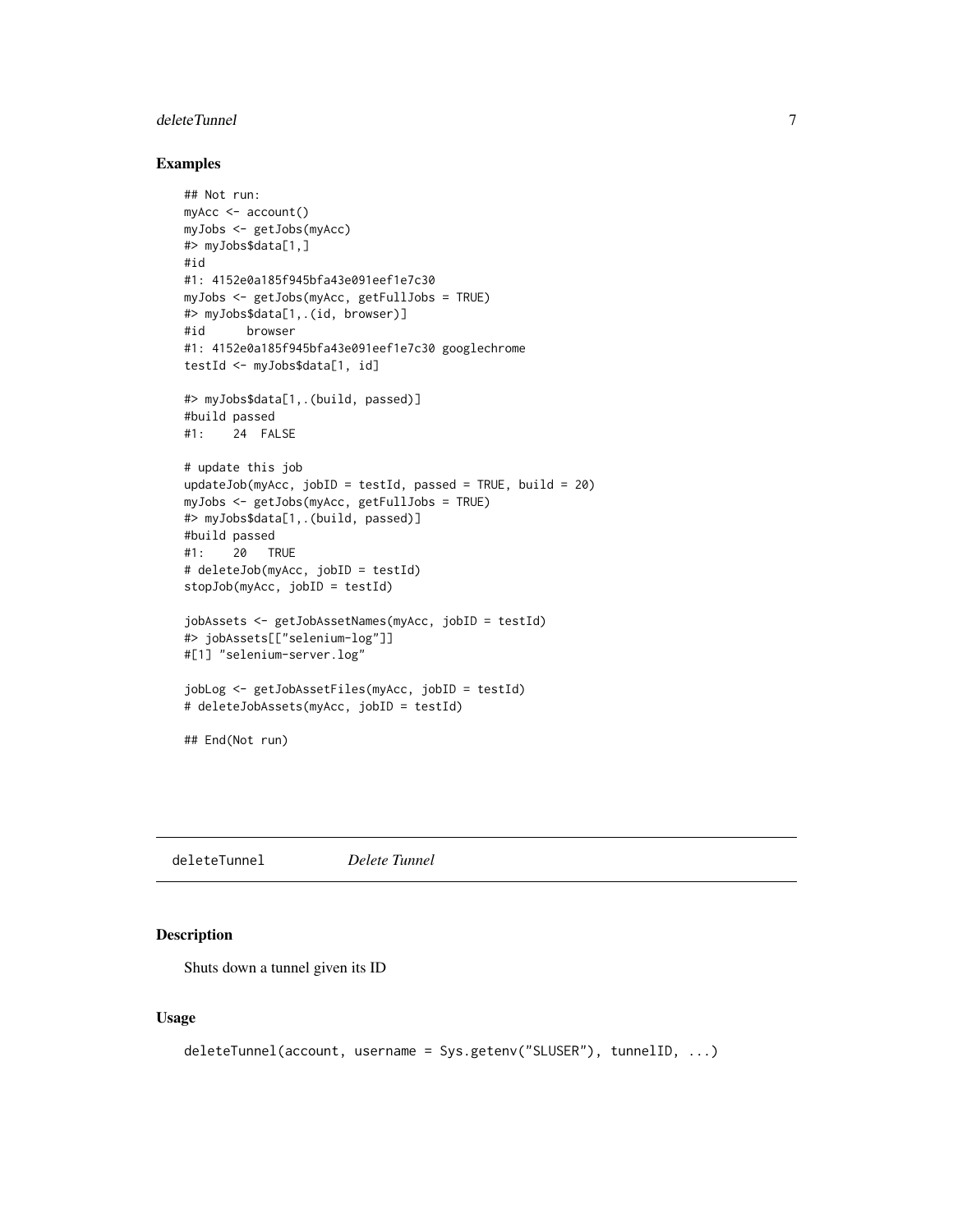#### <span id="page-7-0"></span>Arguments

| account  | An object of class "account". An account object see account. |
|----------|--------------------------------------------------------------|
| username | SauceLabs username                                           |
| tunnelID | id of the tunnel to shutdown                                 |
| $\cdot$  | Additional function arguments - Currently unused.            |

# See Also

Other tunnelMethods: [getTunnels](#page-23-1), [getTunnel](#page-22-1)

```
## Not run:
myAcc <- account()
myTunnels <- getTunnels(myAcc)
#> myTunnels
#list()
# A tunnel needs to be started with sauceConnect
# ./sc-4.3.16-linux/bin/sc -u seleniumPipes -k ##########-####-####-####-#######
# we start one
myTunnels <- getTunnels(myAcc)
#> myTunnels
#[[1]]
#[1] "cbfb1981c9dd45d1a1ecb9dc47de5ba4"
tunnelInfo <- getTunnel(myAcc, tunnelID = myTunnels[[1]])
#> tunnelInfo[c("status", "host", "owner", "id")]
#$status
#[1] "running"
#
#$host
#[1] "maki81013.miso.saucelabs.com"
#
#$owner
#[1] "seleniumPipes"
#
#$id
#[1] "cbfb1981c9dd45d1a1ecb9dc47de5ba4"
res <- deleteTunnel(myAcc, tunnelID = myTunnels[[1]])
#> res
#$jobs_running
#[1] 0
#
#$result
#[1] TRUE
#
#$id
#[1] "cbfb1981c9dd45d1a1ecb9dc47de5ba4"
#> getTunnels(myAcc)
#list()
```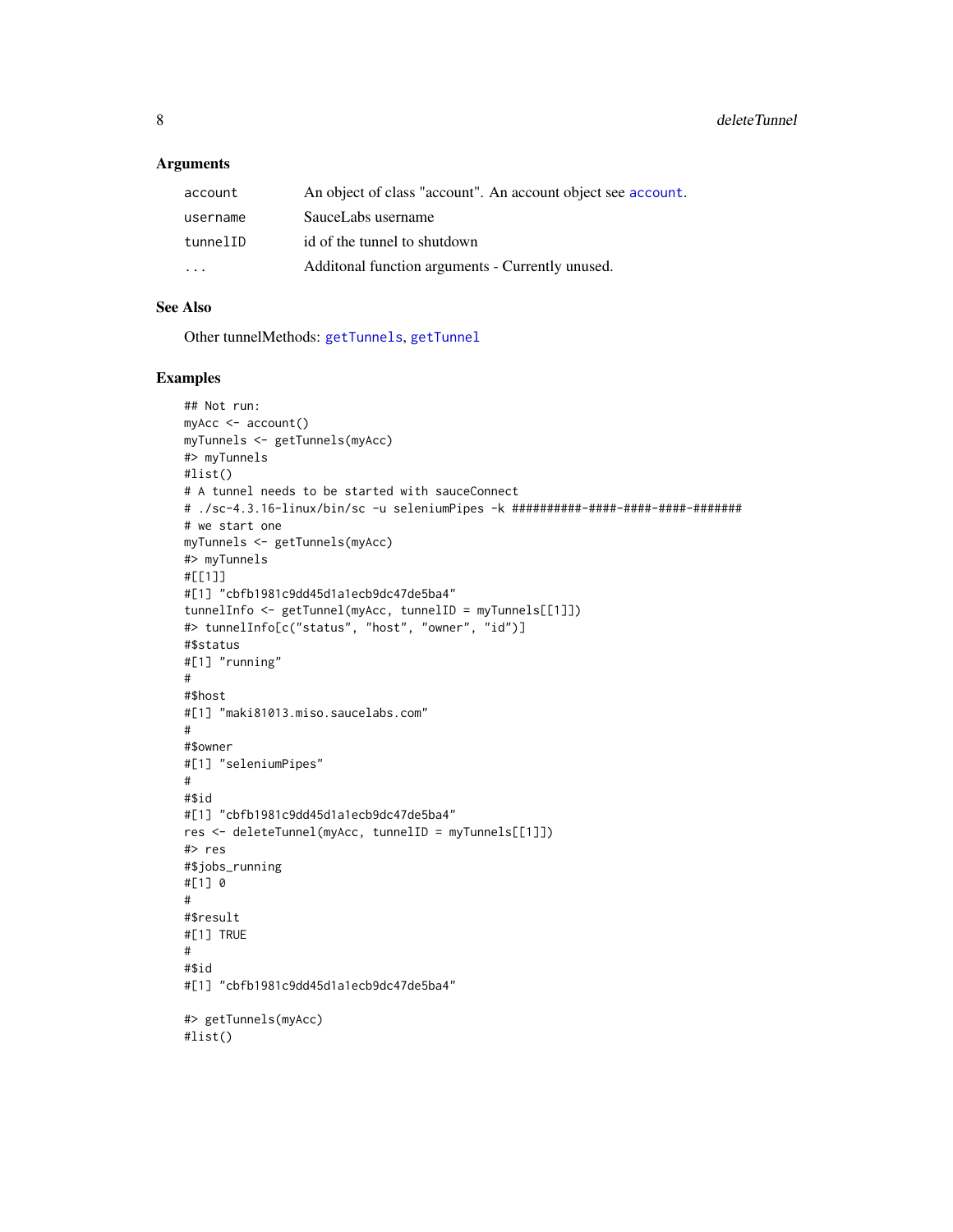<span id="page-8-0"></span>## End(Not run)

<span id="page-8-1"></span>getAppiumEolDates *Get Appium EOL dates*

#### Description

Get a list of Appium end-of-life dates. Dates are displayed in Unix time.

#### Usage

getAppiumEolDates(account, ...)

#### Arguments

| account  | An object of class "account". An account object see account. |
|----------|--------------------------------------------------------------|
| $\cdots$ | Additional function arguments - Currently unused.            |

#### See Also

Other infoMethods: [getSauceLabsStatus](#page-17-1), [getSupportedPlatforms](#page-20-1)

```
## Not run:
myAcc <- account()
getSauceLabsStatus(myAcc)
#$wait_time
#[1] 1580.536
#
#$service_operational
#[1] TRUE
#
#$status_message
#[1] "Basic service status checks passed."
supportedPlatforms <- getSupportedPlatforms(myAcc)
supportedPlatforms[os == "Linux" & api_name == "chrome" & short_version > 44
                   , .(api_name, long_version)]
#api_name long_version
#1: chrome 45.0.2454.85.
#2: chrome 46.0.2490.71
#3: chrome 47.0.2526.73
#4: chrome 48.0.2564.97
getAppiumEolDates(myAcc)
#$`1.4.0`
#[1] "2016-04-09 PDT"
#
#$`1.4.3`
```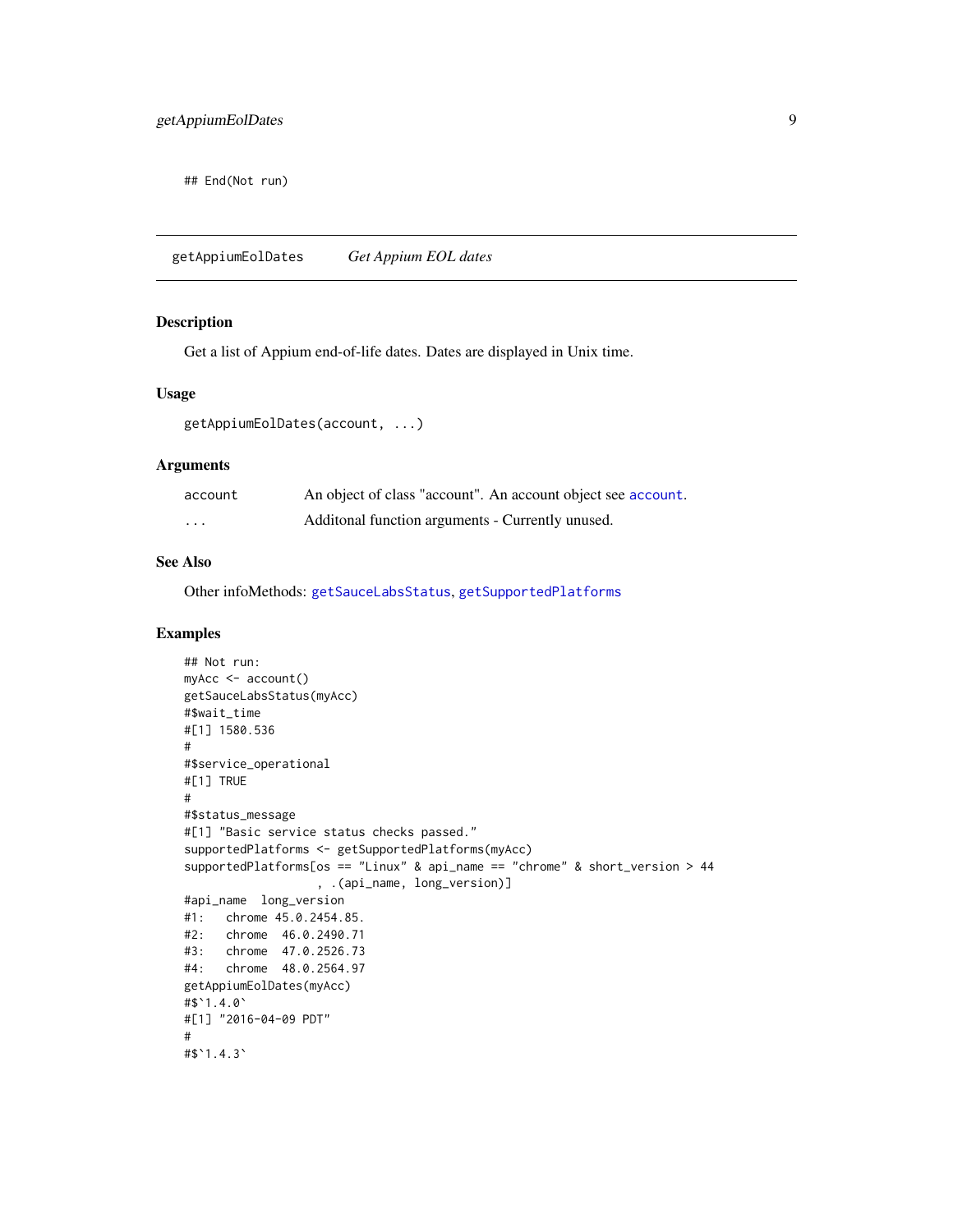```
#[1] "2016-04-09 PDT"
#....
## End(Not run)
```
<span id="page-9-1"></span>getJobAssetFiles *Get Job Asset Files*

#### Description

Download job assets. After a job completes, all assets created during the job are available via this API. These include the screencast recording, logs, and screenshots taken on crucial steps. The job assests will be deleted from the test page after 30 days. Thus, after 30 days all your test commands, logs, screenshots and the screencast recording will be gone. This is the reason why we strongly recommend to download your job assets if this is an information that you must keep in your records.

#### Usage

```
getJobAssetFiles(account, username = Sys.getenv("SLUSER"), jobID,
 fileName = "selenium-server.log", ...)
```
#### Arguments

| account             | An object of class "account". An account object see account.                                                                                                   |
|---------------------|----------------------------------------------------------------------------------------------------------------------------------------------------------------|
| username            | SauceLabs username                                                                                                                                             |
| jobID               | Id of the job to get assets from                                                                                                                               |
| fileName            | Accepted Values for fileName "selenium-server.log" "video.flv" "XXXXscreen-<br>shot.png" (where XXXX is a number between 0000 and 9999) "final screenshot.png" |
| $\cdot \cdot \cdot$ | Additonal function arguments - Currently unused.                                                                                                               |

## See Also

Other jobMethods: [deleteJobAssets](#page-5-1), [deleteJob](#page-4-1), [getJobAssetNames](#page-10-1), [getJobs](#page-11-1), [stopJob](#page-30-1), [updateJob](#page-32-1)

```
## Not run:
myAcc <- account()
myJobs <- getJobs(myAcc)
#> myJobs$data[1,]
#id
#1: 4152e0a185f945bfa43e091eef1e7c30
myJobs <- getJobs(myAcc, getFullJobs = TRUE)
#> myJobs$data[1,.(id, browser)]
#id browser
#1: 4152e0a185f945bfa43e091eef1e7c30 googlechrome
testId <- myJobs$data[1, id]
```
<span id="page-9-0"></span>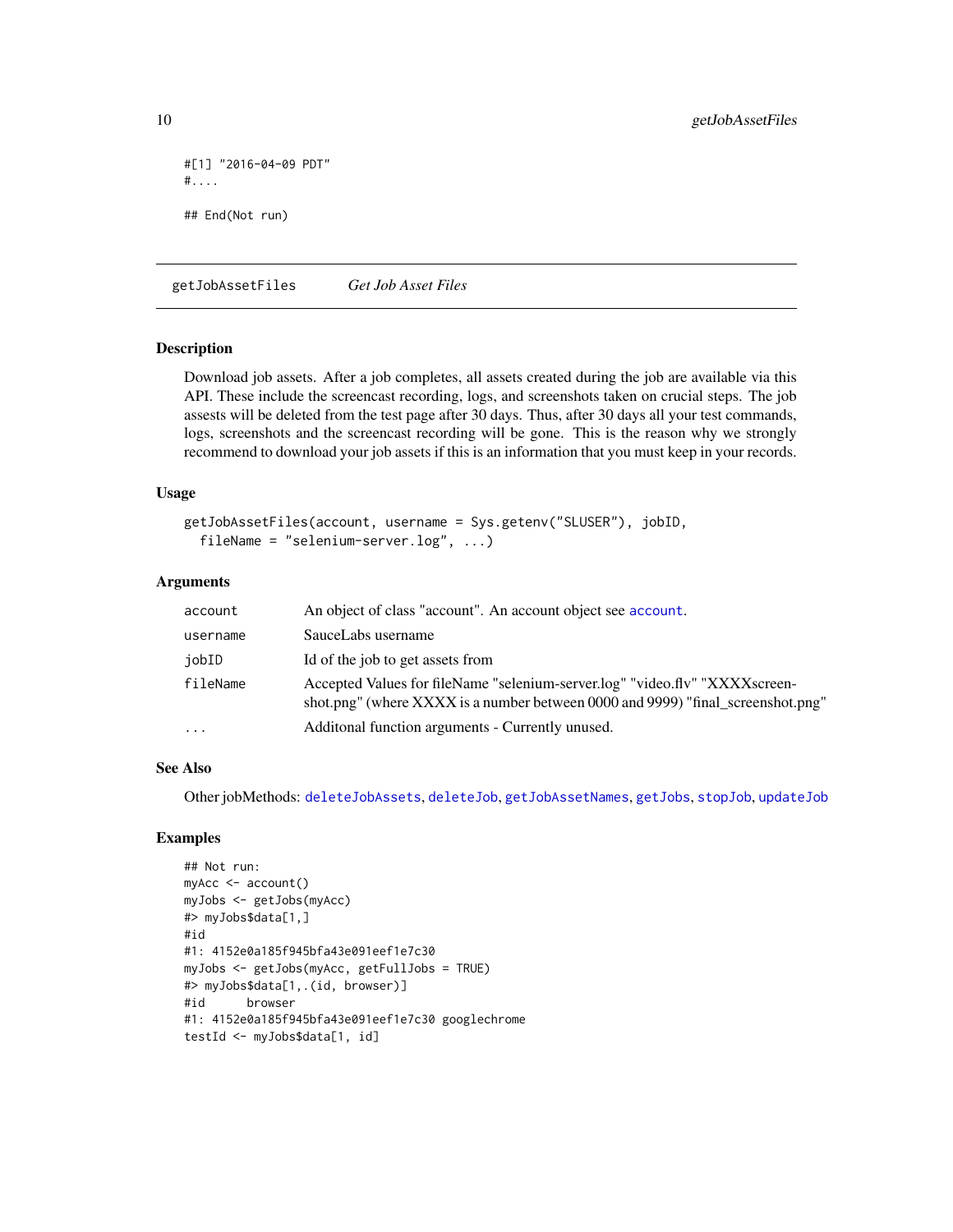```
#> myJobs$data[1,.(build, passed)]
#build passed
#1: 24 FALSE
# update this job
updateJob(myAcc, jobID = testId, passed = TRUE, build = 20)
myJobs <- getJobs(myAcc, getFullJobs = TRUE)
#> myJobs$data[1,.(build, passed)]
#build passed
#1: 20 TRUE
# deleteJob(myAcc, jobID = testId)
stopJob(myAcc, jobID = testId)
jobAssets <- getJobAssetNames(myAcc, jobID = testId)
#> jobAssets[["selenium-log"]]
#[1] "selenium-server.log"
jobLog <- getJobAssetFiles(myAcc, jobID = testId)
# deleteJobAssets(myAcc, jobID = testId)
## End(Not run)
```
<span id="page-10-1"></span>getJobAssetNames *Get Job Asset Names*

# Description

Get details about the static assets collected for a specific job

#### Usage

```
getJobAssetNames(account, username = Sys.getenv("SLUSER"), jobID, ...)
```
# Arguments

| account  | An object of class "account". An account object see account. |
|----------|--------------------------------------------------------------|
| username | SauceLabs username                                           |
| jobID    | Id of the job to stop                                        |
| $\cdot$  | Additonal function arguments - Currently unused.             |

# See Also

Other jobMethods: [deleteJobAssets](#page-5-1), [deleteJob](#page-4-1), [getJobAssetFiles](#page-9-1), [getJobs](#page-11-1), [stopJob](#page-30-1), [updateJob](#page-32-1)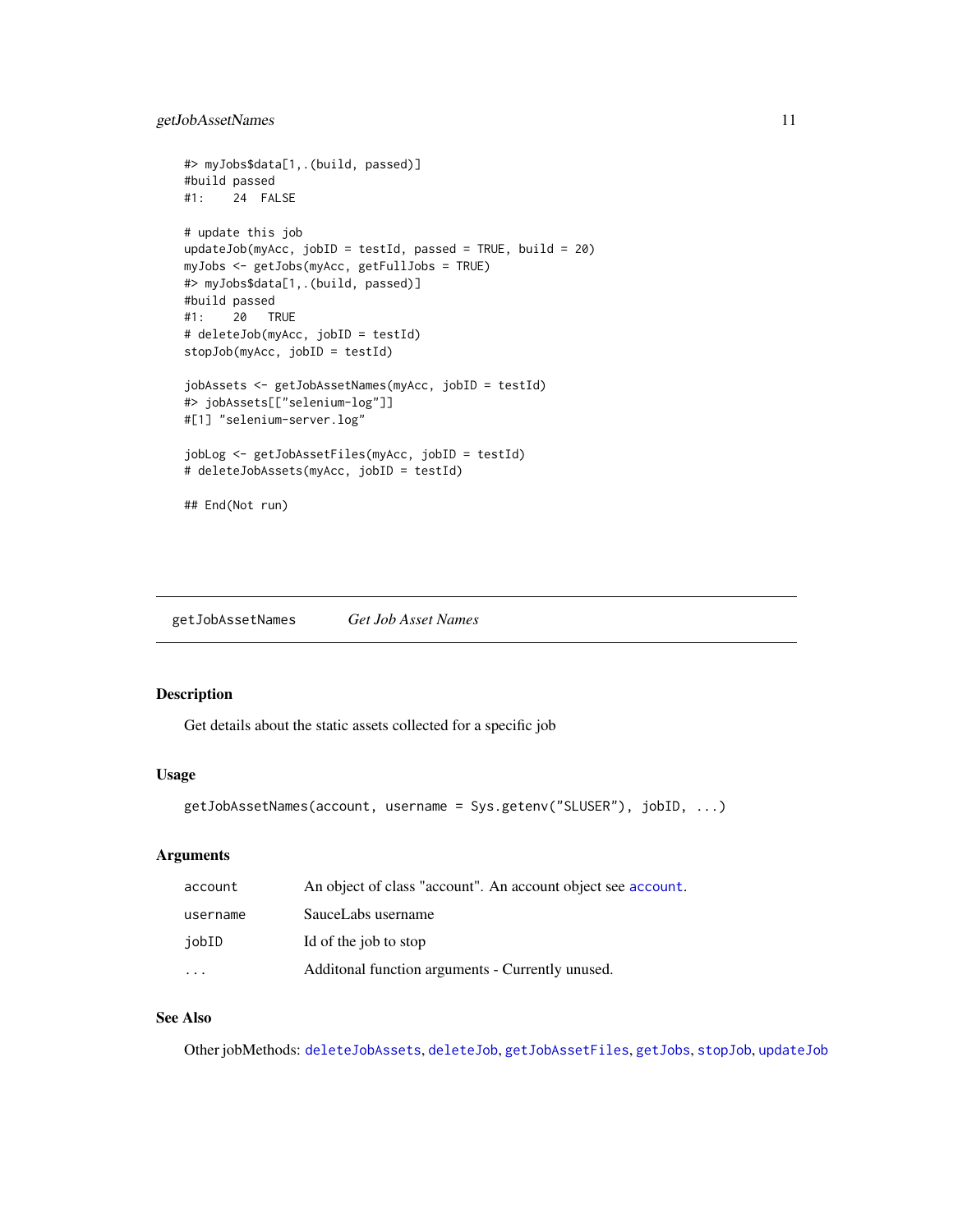<span id="page-11-0"></span>12 getJobs and the contract of the contract of the contract of the contract of the contract of the contract of the contract of the contract of the contract of the contract of the contract of the contract of the contract of

#### Examples

```
## Not run:
myAcc <- account()
myJobs <- getJobs(myAcc)
#> myJobs$data[1,]
#id
#1: 4152e0a185f945bfa43e091eef1e7c30
myJobs <- getJobs(myAcc, getFullJobs = TRUE)
#> myJobs$data[1,.(id, browser)]
#id browser
#1: 4152e0a185f945bfa43e091eef1e7c30 googlechrome
testId <- myJobs$data[1, id]
#> myJobs$data[1,.(build, passed)]
#build passed
#1: 24 FALSE
# update this job
updateJob(myAcc, jobID = testId, passed = TRUE, build = 20)
myJobs <- getJobs(myAcc, getFullJobs = TRUE)
#> myJobs$data[1,.(build, passed)]
#build passed
#1: 20 TRUE
# deleteJob(myAcc, jobID = testId)
stopJob(myAcc, jobID = testId)
jobAssets <- getJobAssetNames(myAcc, jobID = testId)
#> jobAssets[["selenium-log"]]
#[1] "selenium-server.log"
jobLog <- getJobAssetFiles(myAcc, jobID = testId)
# deleteJobAssets(myAcc, jobID = testId)
## End(Not run)
```
<span id="page-11-1"></span>getJobs *Get Jobs*

# Description

List recent jobs belonging to a specific user

# Usage

```
getJobs(account, username = Sys.getenv("SLUSER"), limit = 100L,
  getFullJobs = FALSE, skipJobs = 0L, to = NULL, from = NULL, ...)
```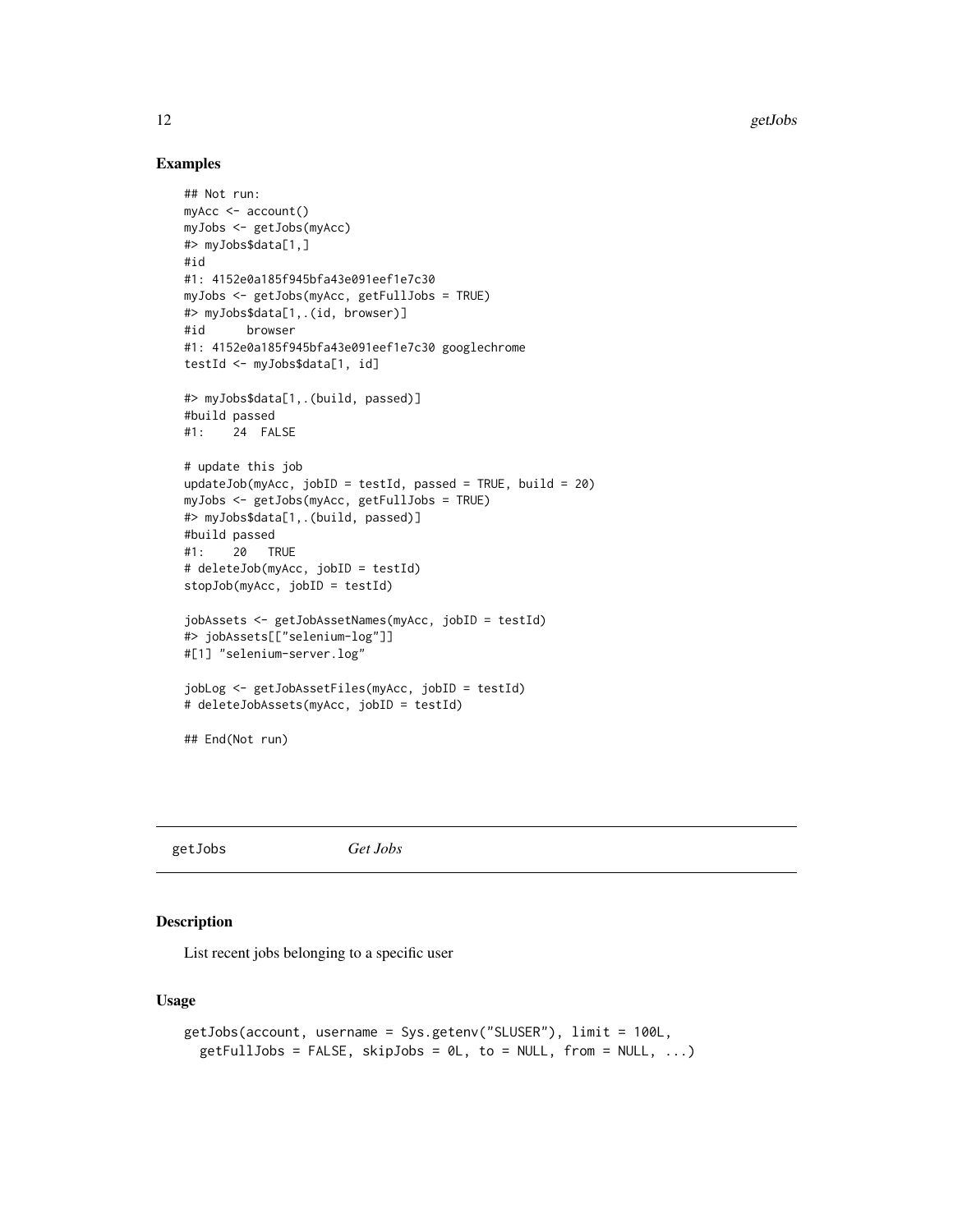#### <span id="page-12-0"></span>getJobs 2008 and 2008 and 2008 and 2008 and 2008 and 2008 and 2008 and 2008 and 2008 and 2008 and 2008 and 200

#### **Arguments**

| account     | An object of class "account". An account object see account.           |
|-------------|------------------------------------------------------------------------|
| username    | SauceLabs username                                                     |
| limit       | Specifies the number of jobs to return. Default is 100 and max is 500. |
| getFullJobs | Get full job information, rather than just IDs. Default is FALSE.      |
| skipJobs    | Skips the specified number of jobs. Default is 0.                      |
| to          | Get jobs until the specified time (POSIXct)                            |
| from        | Get jobs since the specified time (POSIXct)                            |
| .           | Additonal function arguments - Currently unused.                       |

# Value

returns a named list. "data" is the job data minus the tags and custom-data. tagsAndCD are a list of tags and custom-data for each job. If getFullJobs = FALSE then data only contains the job ids and tagsAndCD contains empty lists for each job.

#### See Also

Other jobMethods: [deleteJobAssets](#page-5-1), [deleteJob](#page-4-1), [getJobAssetFiles](#page-9-1), [getJobAssetNames](#page-10-1), [stopJob](#page-30-1), [updateJob](#page-32-1)

```
## Not run:
myAcc <- account()
myJobs <- getJobs(myAcc)
#> myJobs$data[1,]
#id
#1: 4152e0a185f945bfa43e091eef1e7c30
myJobs <- getJobs(myAcc, getFullJobs = TRUE)
#> myJobs$data[1,.(id, browser)]
#id browser
#1: 4152e0a185f945bfa43e091eef1e7c30 googlechrome
testId <- myJobs$data[1, id]
#> myJobs$data[1,.(build, passed)]
#build passed
#1: 24 FALSE
# update this job
updateJob(myAcc, jobID = testId, passed = TRUE, build = 20)
myJobs <- getJobs(myAcc, getFullJobs = TRUE)
#> myJobs$data[1,.(build, passed)]
#build passed
#1: 20 TRUE
# deleteJob(myAcc, jobID = testId)
stopJob(myAcc, jobID = testId)
jobAssets <- getJobAssetNames(myAcc, jobID = testId)
```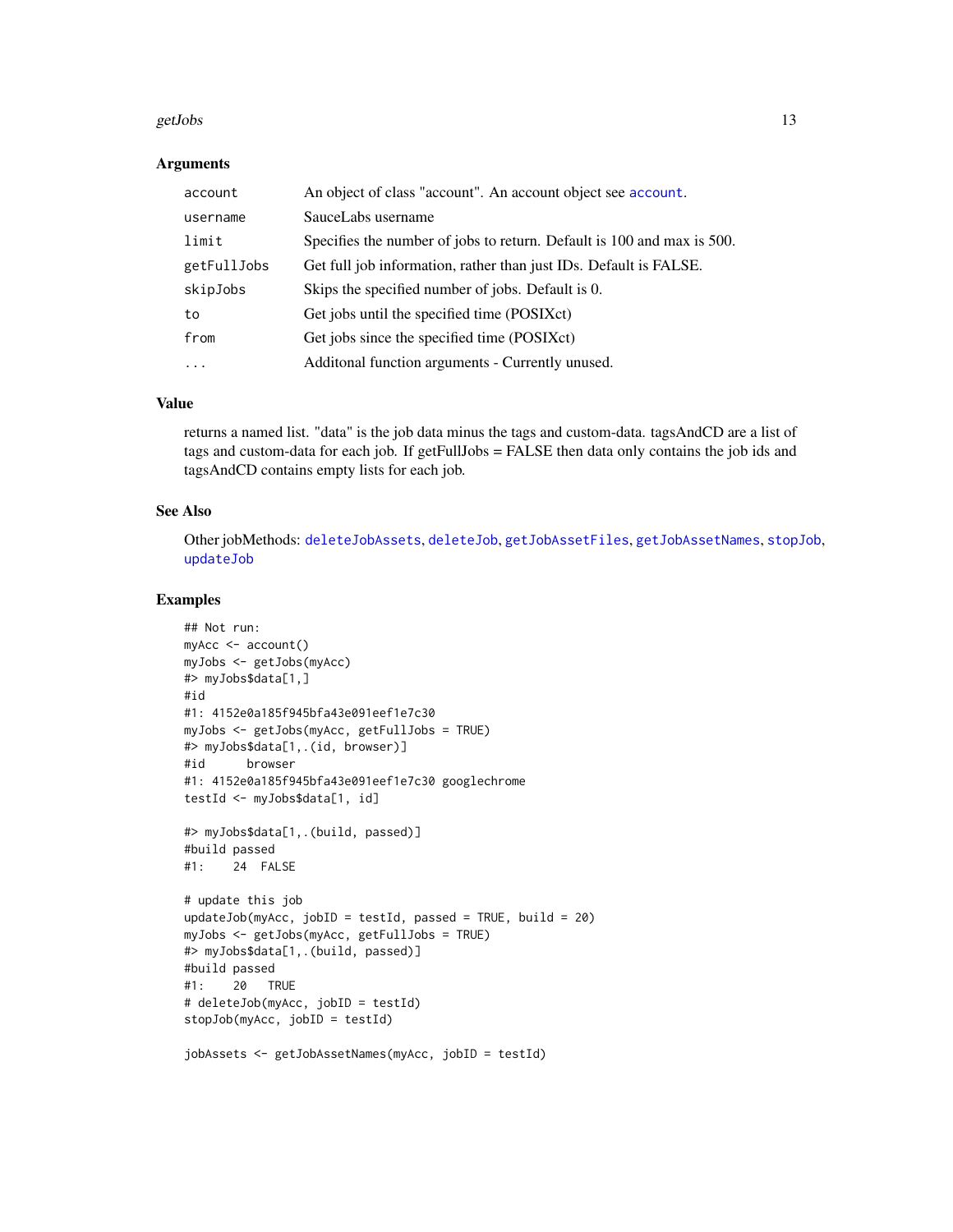```
#> jobAssets[["selenium-log"]]
#[1] "selenium-server.log"
jobLog <- getJobAssetFiles(myAcc, jobID = testId)
# deleteJobAssets(myAcc, jobID = testId)
## End(Not run)
```
<span id="page-13-1"></span>getJsUnitTestStatus *Get JS Unit Test Status*

#### Description

Get the status of your JS unit tests

#### Usage

```
getJsUnitTestStatus(account, username = Sys.getenv("SLUSER"), js_tests, ...)
```
#### **Arguments**

| account                 | An object of class "account". An account object see account. |
|-------------------------|--------------------------------------------------------------|
| username                | SauceLabs username                                           |
| is_tests                | a vector of job ids.                                         |
| $\cdot$ $\cdot$ $\cdot$ | Additonal function arguments - Currently unused.             |

#### See Also

Other jsUnitTestMethods: [startJsUnitTests](#page-29-1)

```
## Not run:
# use test example from
#https://wiki.saucelabs.com/display/DOCS/JavaScript+Unit+Testing+Methods
platforms <- list(c("Windows 7", "firefox", "27"),
                    c("Linux", "googlechrome", "")
                    )
appUrl <- "https://saucelabs.com/test_helpers/front_tests/index.html"
framework <- "jasmine"
myAcc <- account()
myTest <- startJsUnitTests(myAcc, platforms = platforms, url = appUrl, framework = framework)
#> unlist(myTest, use.names = FALSE)
#[1] "bc8b9ef6e6184ed8a7e5270344115999" "bf43cef30bca429eaa2ed08da09dbdce"
testIds <- unlist(myTest, use.names = FALSE)
testRes <- getJsUnitTestStatus(myAcc,js_tests = testIds)
```
<span id="page-13-0"></span>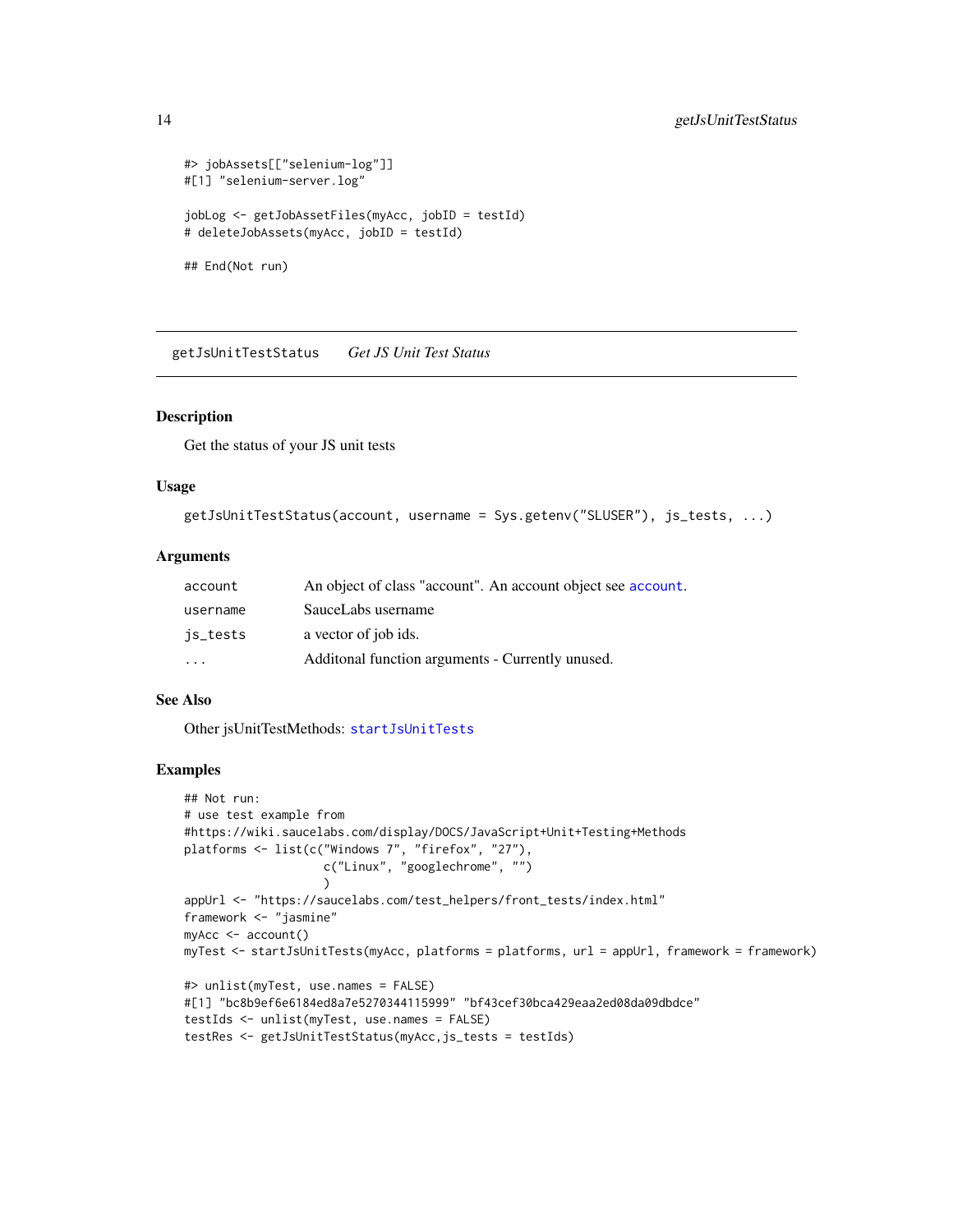<span id="page-14-0"></span>## End(Not run)

<span id="page-14-1"></span>getListOfSiblingAccounts

*Get a list of sibling accounts*

#### Description

Get a list of sibling accounts associated with provided account

#### Usage

```
getListOfSiblingAccounts(account, username = Sys.getenv("SLUSER"),
 page = NULL, per_page = 50L, ...)
```
# Arguments

| account  | An object of class "account". An account object see account. |
|----------|--------------------------------------------------------------|
| username | SauceLabs username                                           |
| page     | optional defaults to NULL                                    |
| per_page | results per page (max 50L). Defaults to 50L                  |
|          | Additonal function arguments - Currently unused.             |

#### See Also

Other accountMethods: [changeAccessKey](#page-2-1), [createUser](#page-3-1), [getListOfSubAccounts](#page-15-1), [getSubAccountInformation](#page-19-1), [getUserConcurrency](#page-28-1), [getUser](#page-24-1)

```
## Not run:
myAcc <- account()
appData <- getUser(myAcc)
createUser(myAcc, newUsername = "superstartester", password = "johndoe"
          , name = "John", email = "superstartester@example.com")
# $errors
# [1] "Subaccount capacity exhausted."
uC <- getUserConcurrency(myAcc)
#> rbindlist(uC$concurrency$self[c("allowed", "current")], fill = TRUE)
#manual mac overall real_device
#1: 5 5 5 0
#2: 0 0 0 NA
users <- getListOfSubAccounts(myAcc)
#> users$users_total
#[1] 1
siblings <- getListOfSiblingAccounts(myAcc)
```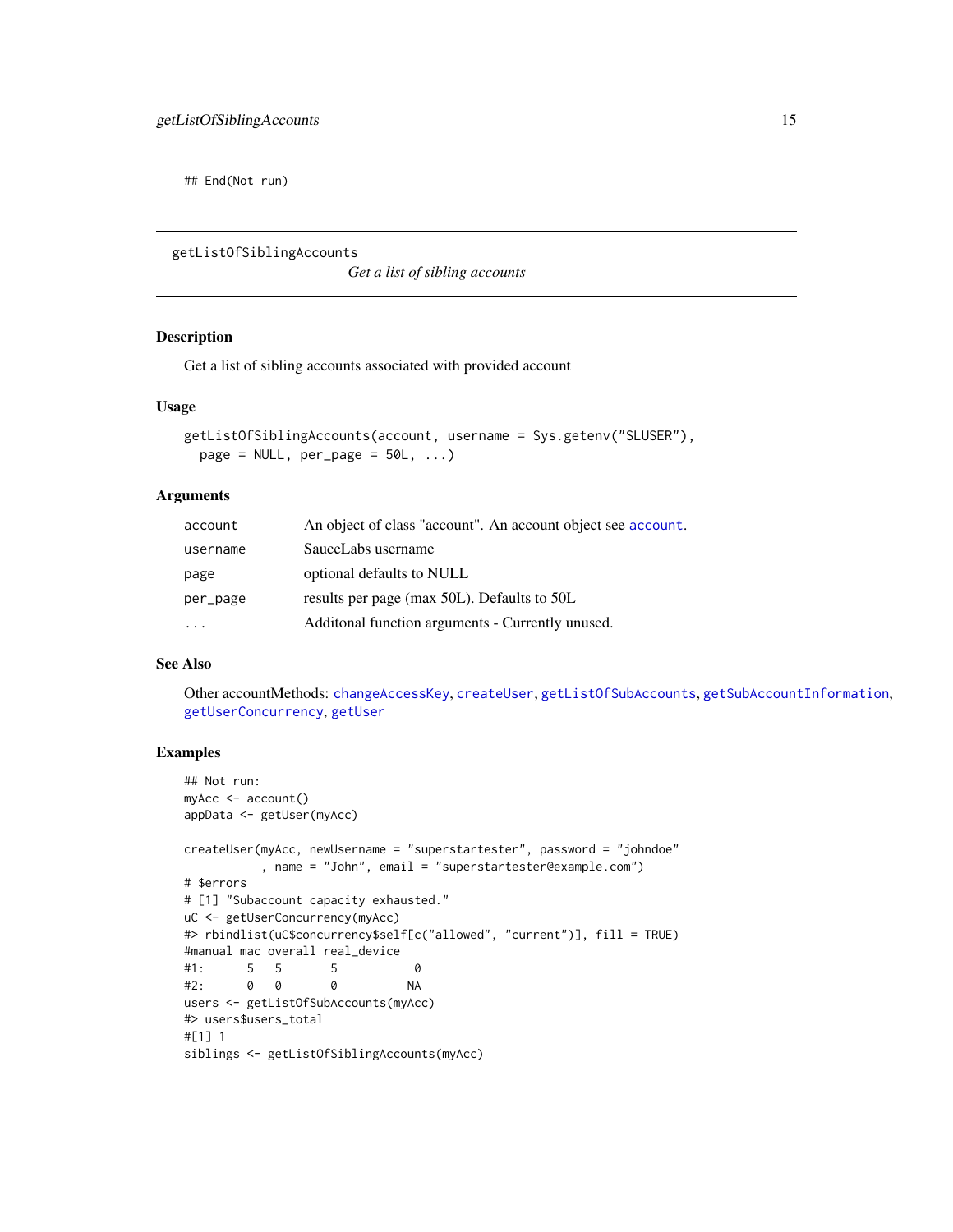```
#> getListOfSiblingAccounts(myAcc)
#list()
subAcc <- getSubAccountInformation(myAcc)
# change accesskey for a user
# changeAccessKey(myAcc, "rsaucelabs")
## End(Not run)
```
<span id="page-15-1"></span>getListOfSubAccounts *Get a list of sub accounts*

# Description

Get a list of sub accounts associated with a parent account

#### Usage

```
getListOfSubAccounts(account, username = Sys.getenv("SLUSER"), from = NULL,
  limit = 100L, ...
```
#### **Arguments**

| account  | An object of class "account". An account object see account.   |
|----------|----------------------------------------------------------------|
| username | SauceLabs username                                             |
| from     | Get user from this user number. Defaults to NULL               |
| limit    | The limit on users returned. Defaults to 50L (50L is the max). |
|          | Additonal function arguments - Currently unused.               |

#### See Also

Other accountMethods: [changeAccessKey](#page-2-1), [createUser](#page-3-1), [getListOfSiblingAccounts](#page-14-1), [getSubAccountInformation](#page-19-1), [getUserConcurrency](#page-28-1), [getUser](#page-24-1)

```
## Not run:
myAcc <- account()
appData <- getUser(myAcc)
createUser(myAcc, newUsername = "superstartester", password = "johndoe"
          , name = "John", email = "superstartester@example.com")
# $errors
# [1] "Subaccount capacity exhausted."
uC <- getUserConcurrency(myAcc)
#> rbindlist(uC$concurrency$self[c("allowed", "current")], fill = TRUE)
#manual mac overall real_device
#1: 5 5 5 0
```
<span id="page-15-0"></span>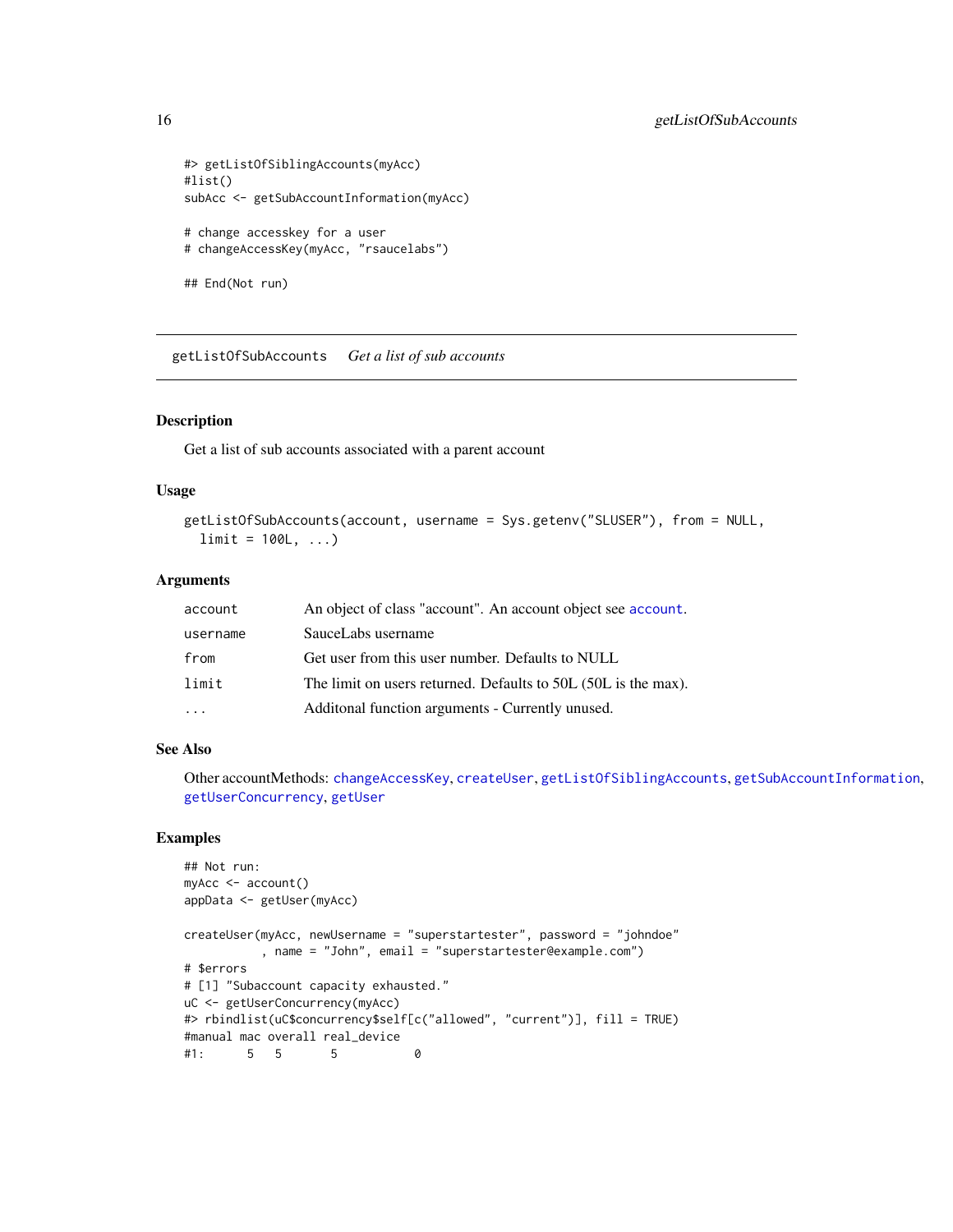# <span id="page-16-0"></span>getRealTimeJobActivity 17

```
#2: 0 0 0 NA
users <- getListOfSubAccounts(myAcc)
#> users$users_total
#[1] 1
siblings <- getListOfSiblingAccounts(myAcc)
#> getListOfSiblingAccounts(myAcc)
#list()
subAcc <- getSubAccountInformation(myAcc)
# change accesskey for a user
# changeAccessKey(myAcc, "rsaucelabs")
## End(Not run)
```
<span id="page-16-1"></span>getRealTimeJobActivity

*Get Real-Time Job Activity*

# Description

Get information about concurrency, minutes and jobs used by the user over a specific duration (default 90 days). Concurrency is separated in mean and peak concurrency.

#### Usage

```
getRealTimeJobActivity(account, username = Sys.getenv("SLUSER"), ...)
```
#### Arguments

| account                 | An object of class "account". An account object see account. |
|-------------------------|--------------------------------------------------------------|
| username                | SauceLabs username                                           |
| $\cdot$ $\cdot$ $\cdot$ | Additional function arguments - Currently unused.            |

# See Also

Other actUsageMethods: [getUserAccountUsage](#page-25-1), [getUserActivity](#page-26-1)

```
## Not run:
myAcc <- account()
jobActivity <- getRealTimeJobActivity(myAcc)
#> jobActivity$concurrency$self$allowed
#$manual
#[1] 5
#
#$mac
#[1] 5
#
```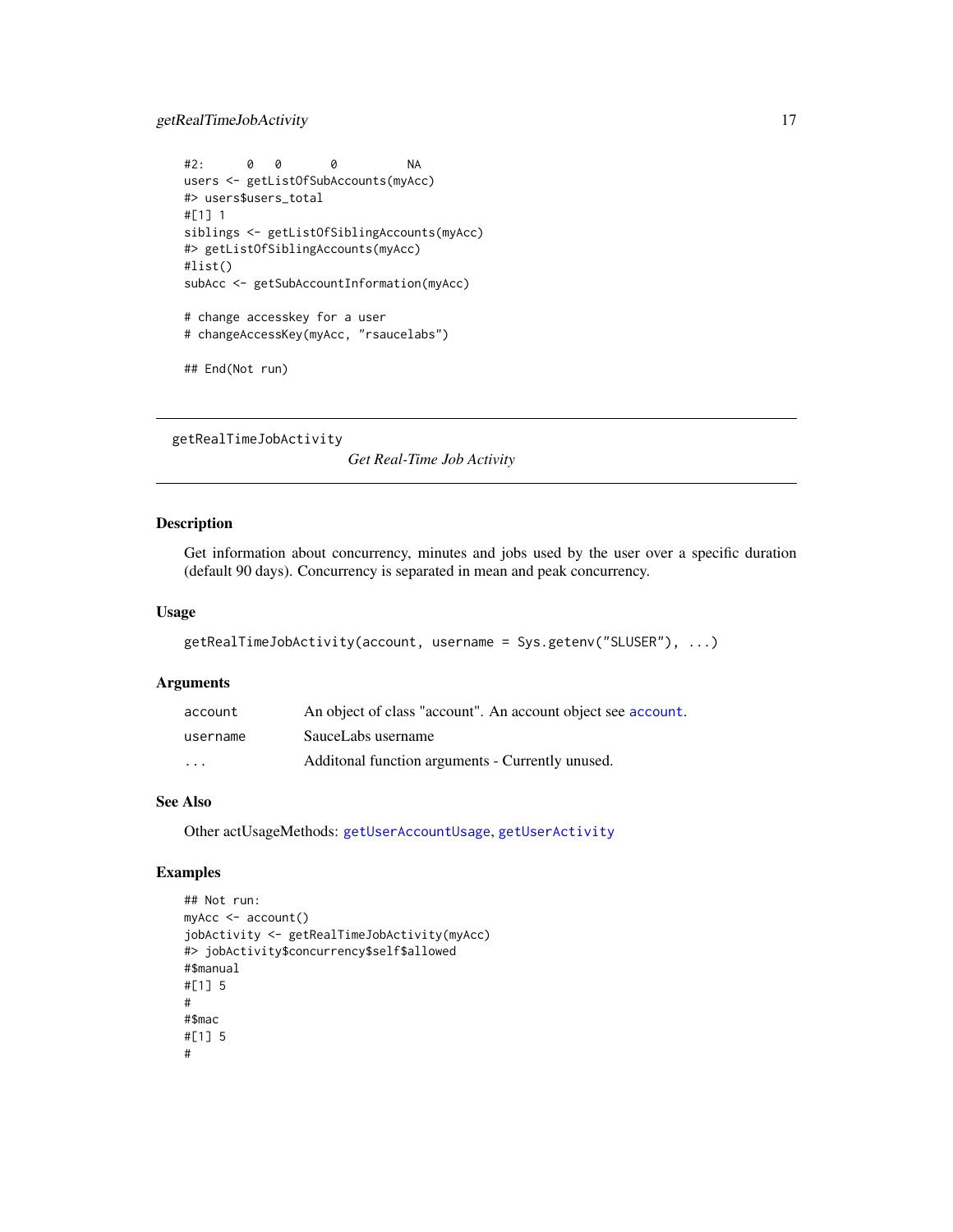```
#$overall
#[1] 5
#
#$real_device
#[1] 0
userActivity <- getUserActivity(myAcc)
#> userActivity$subaccounts$rsaucelabs
#$`in progress`
#[1] 0
#
#$all
#[1] 0
#
#$queued
#[1] 0
userAccUsage <- getUserAccountUsage(myAcc)
#> userAccUsage
#user_name date no_of_jobs vm_minutes
#1: seleniumPipes 2016-8-12 2 239
%#2: seleniumPipes 2016-8-13 65 6399<br>#3: seleniumPipes 2016-8-15 36 7235<br>#4: seleniumPipes 2016-8-16 7 1101
#3: seleniumPipes 2016-8-15 36 7235
#4: seleniumPipes 2016-8-16 7 1101
```

```
## End(Not run)
```
<span id="page-17-1"></span>getSauceLabsStatus *Get Sauce Labs Status*

# Description

Get the current status of Sauce Labs services

#### Usage

```
getSauceLabsStatus(account, ...)
```
# Arguments

| account  | An object of class "account". An account object see account. |
|----------|--------------------------------------------------------------|
| $\cdots$ | Additional function arguments - Currently unused.            |

# See Also

Other infoMethods: [getAppiumEolDates](#page-8-1), [getSupportedPlatforms](#page-20-1)

<span id="page-17-0"></span>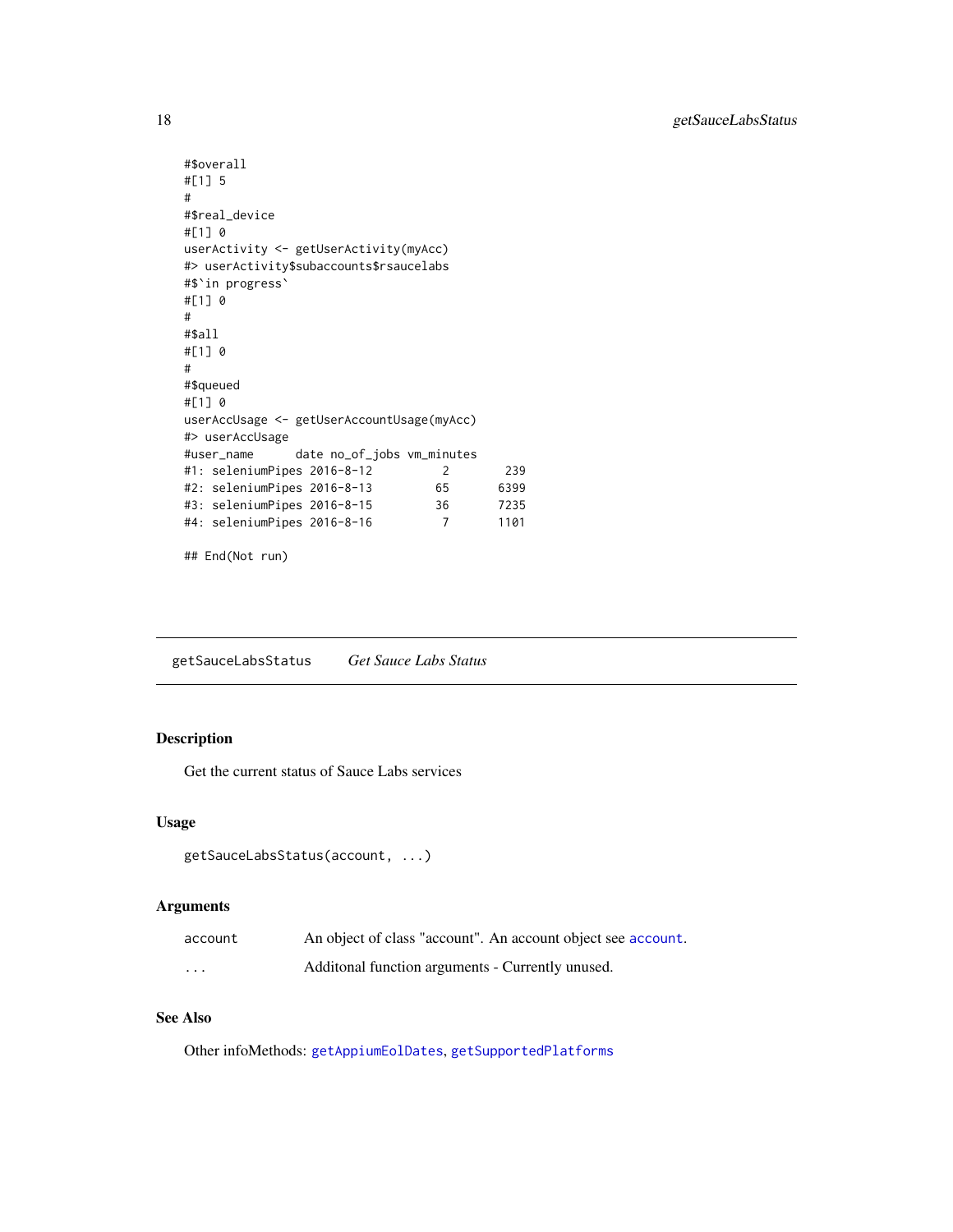# <span id="page-18-0"></span>getStoredFiles 19

# Examples

```
## Not run:
myAcc <- account()
getSauceLabsStatus(myAcc)
#$wait_time
#[1] 1580.536
#
#$service_operational
#[1] TRUE
#
#$status_message
#[1] "Basic service status checks passed."
supportedPlatforms <- getSupportedPlatforms(myAcc)
supportedPlatforms[os == "Linux" & api_name == "chrome" & short_version > 44
                   , .(api_name, long_version)]
#api_name long_version
#1: chrome 45.0.2454.85.
#2: chrome 46.0.2490.71
#3: chrome 47.0.2526.73
#4: chrome 48.0.2564.97
getAppiumEolDates(myAcc)
#$`1.4.0`
#[1] "2016-04-09 PDT"
#
#$`1.4.3`
#[1] "2016-04-09 PDT"
#....
## End(Not run)
```
<span id="page-18-1"></span>getStoredFiles *Get Stored Files*

#### Description

Check which files are in your temporary storage

#### Usage

```
getStoredFiles(account, username = Sys.getenv("SLUSER"), ...)
```
# Arguments

| account  | An object of class "account". An account object see account. |
|----------|--------------------------------------------------------------|
| username | SauceLabs username                                           |
| .        | Additional function arguments - Currently unused.            |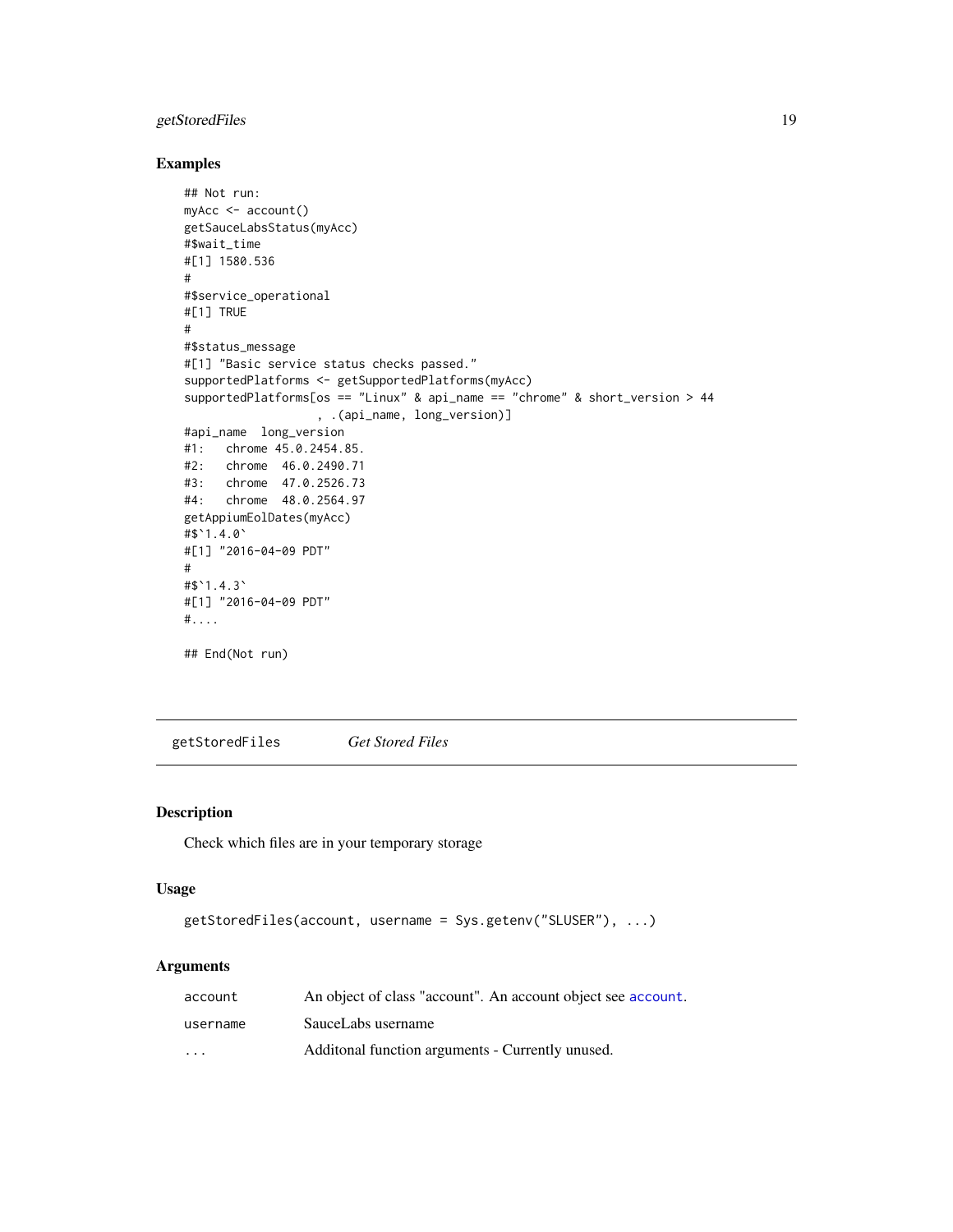# See Also

Other tempStorageMethods: [uploadFile](#page-33-1)

# Examples

```
## Not run:
myAcc <- account()
# create a temporary file
myTempFile <- file.path(tempdir(), "notsecret.html")
write("SUPER SECRET STUFF", myTempFile)
# check stored files
myStoredFiles <- getStoredFiles(myAcc)
# upload new file
res <- uploadFile(myAcc, file = myTempFile)
#> res
#$username
#[1] "seleniumPipes"
#
#$size
#[1] 19
#
#$md5
#[1] "e459fe3803b78d64cc5c2998804909a9"
#
#$filename
#[1] "notsecret.html"
#> digest::digest(file = myTempFile, algo = "md5")
#[1] "e459fe3803b78d64cc5c2998804909a9"
myStoredFiles <- getStoredFiles(myAcc)
#> rbindlist(myStoredFiles$files)
#size mtime name md5
#1: 19 1472401537 notsecret.html e459fe3803b78d64cc5c2998804909a9
#2: 14 1472350499 testDoc.R adfc8afc373f0b3fd6f93c3891bdd11b
```
## End(Not run)

<span id="page-19-1"></span>getSubAccountInformation

*Get information about a sub account*

#### Description

Get information about a sub account

<span id="page-19-0"></span>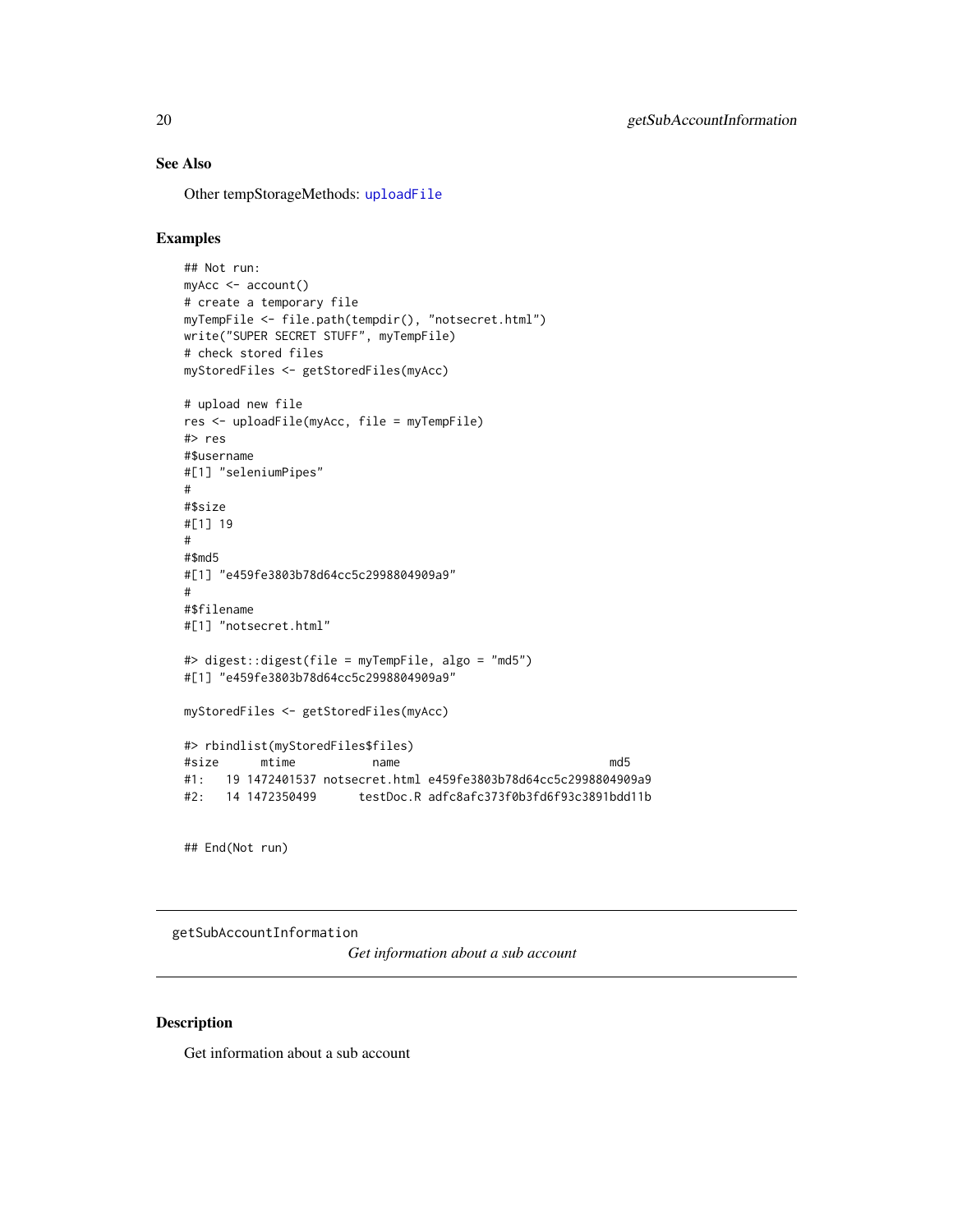# <span id="page-20-0"></span>getSupportedPlatforms 21

#### Usage

```
getSubAccountInformation(account, username = Sys.getenv("SLUSER"), ...)
```
#### Arguments

| account  | An object of class "account". An account object see account. |
|----------|--------------------------------------------------------------|
| username | SauceLabs username                                           |
| .        | Additional function arguments - Currently unused.            |

# See Also

Other accountMethods: [changeAccessKey](#page-2-1), [createUser](#page-3-1), [getListOfSiblingAccounts](#page-14-1), [getListOfSubAccounts](#page-15-1), [getUserConcurrency](#page-28-1), [getUser](#page-24-1)

#### Examples

```
## Not run:
myAcc <- account()
appData <- getUser(myAcc)
createUser(myAcc, newUsername = "superstartester", password = "johndoe"
          , name = "John", email = "superstartester@example.com")
# $errors
# [1] "Subaccount capacity exhausted."
uC <- getUserConcurrency(myAcc)
#> rbindlist(uC$concurrency$self[c("allowed", "current")], fill = TRUE)
#manual mac overall real_device
#1: 5 5 5 0
#2: 0 0 0 NA
users <- getListOfSubAccounts(myAcc)
#> users$users_total
#[1] 1
siblings <- getListOfSiblingAccounts(myAcc)
#> getListOfSiblingAccounts(myAcc)
#list()
subAcc <- getSubAccountInformation(myAcc)
# change accesskey for a user
# changeAccessKey(myAcc, "rsaucelabs")
## End(Not run)
```
<span id="page-20-1"></span>getSupportedPlatforms *Get Supported Platforms*

#### Description

Get a list of objects describing all the OS and browser platforms currently supported on Sauce Labs. Choose the automation API you need, bearing in mind that WebDriver and Selenium RC are each compatible with a different set of platforms.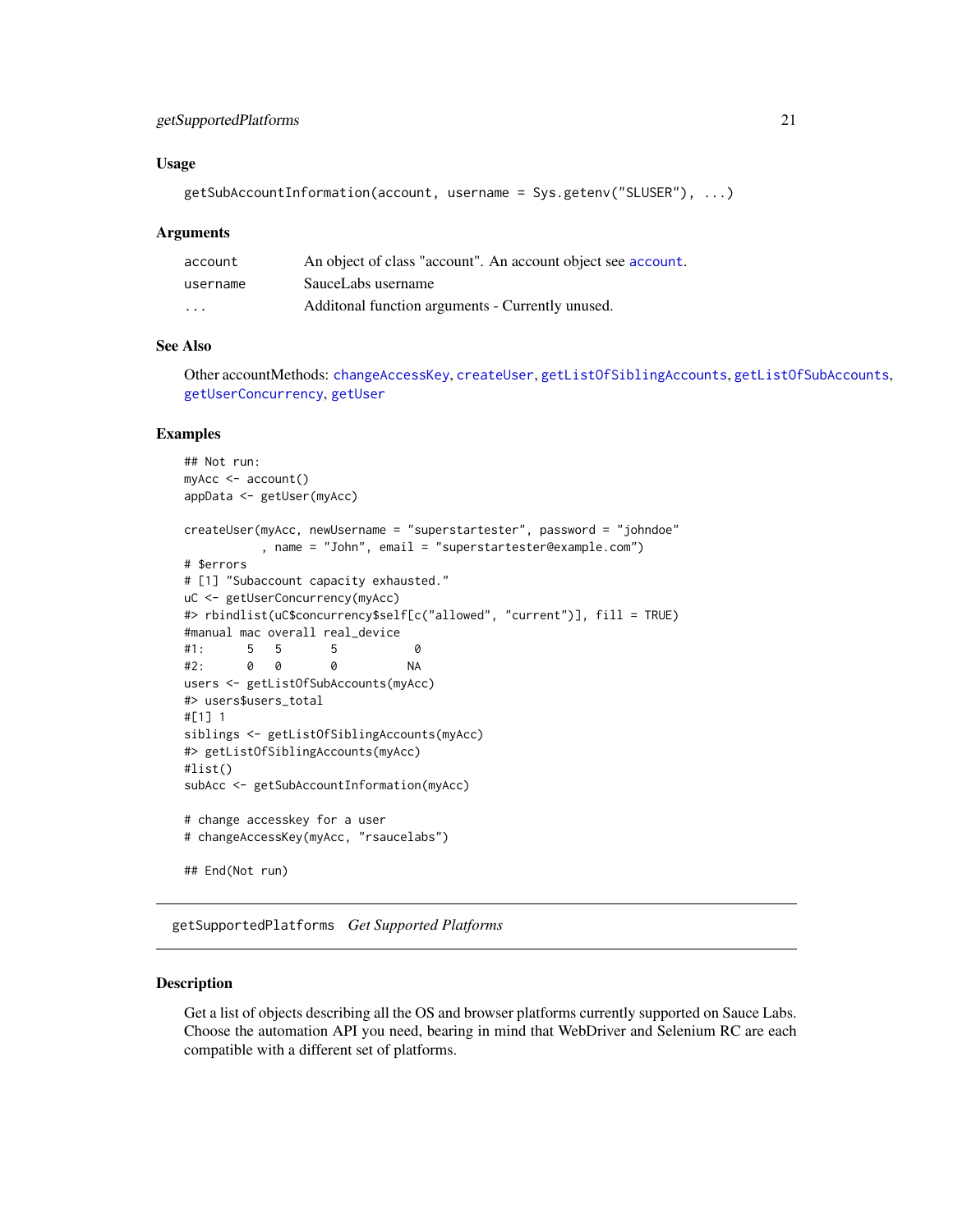# <span id="page-21-0"></span>Usage

```
getSupportedPlatforms(account, autoAPI = "webdriver", ...)
```
# Arguments

| account  | An object of class "account". An account object see account.                           |
|----------|----------------------------------------------------------------------------------------|
| autoAPI  | Accepted Values for autoAPI "all", "appium", "webdriver". Defaults to "web-<br>driver" |
| $\cdots$ | Additional function arguments - Currently unused.                                      |

# See Also

Other infoMethods: [getAppiumEolDates](#page-8-1), [getSauceLabsStatus](#page-17-1)

```
## Not run:
myAcc <- account()
getSauceLabsStatus(myAcc)
#$wait_time
#[1] 1580.536
#
#$service_operational
#[1] TRUE
#
#$status_message
#[1] "Basic service status checks passed."
supportedPlatforms <- getSupportedPlatforms(myAcc)
supportedPlatforms[os == "Linux" & api_name == "chrome" & short_version > 44
                  , .(api_name, long_version)]
#api_name long_version
#1: chrome 45.0.2454.85.
#2: chrome 46.0.2490.71
#3: chrome 47.0.2526.73
#4: chrome 48.0.2564.97
getAppiumEolDates(myAcc)
#$`1.4.0`
#[1] "2016-04-09 PDT"
#
#$`1.4.3`
#[1] "2016-04-09 PDT"
#....
## End(Not run)
```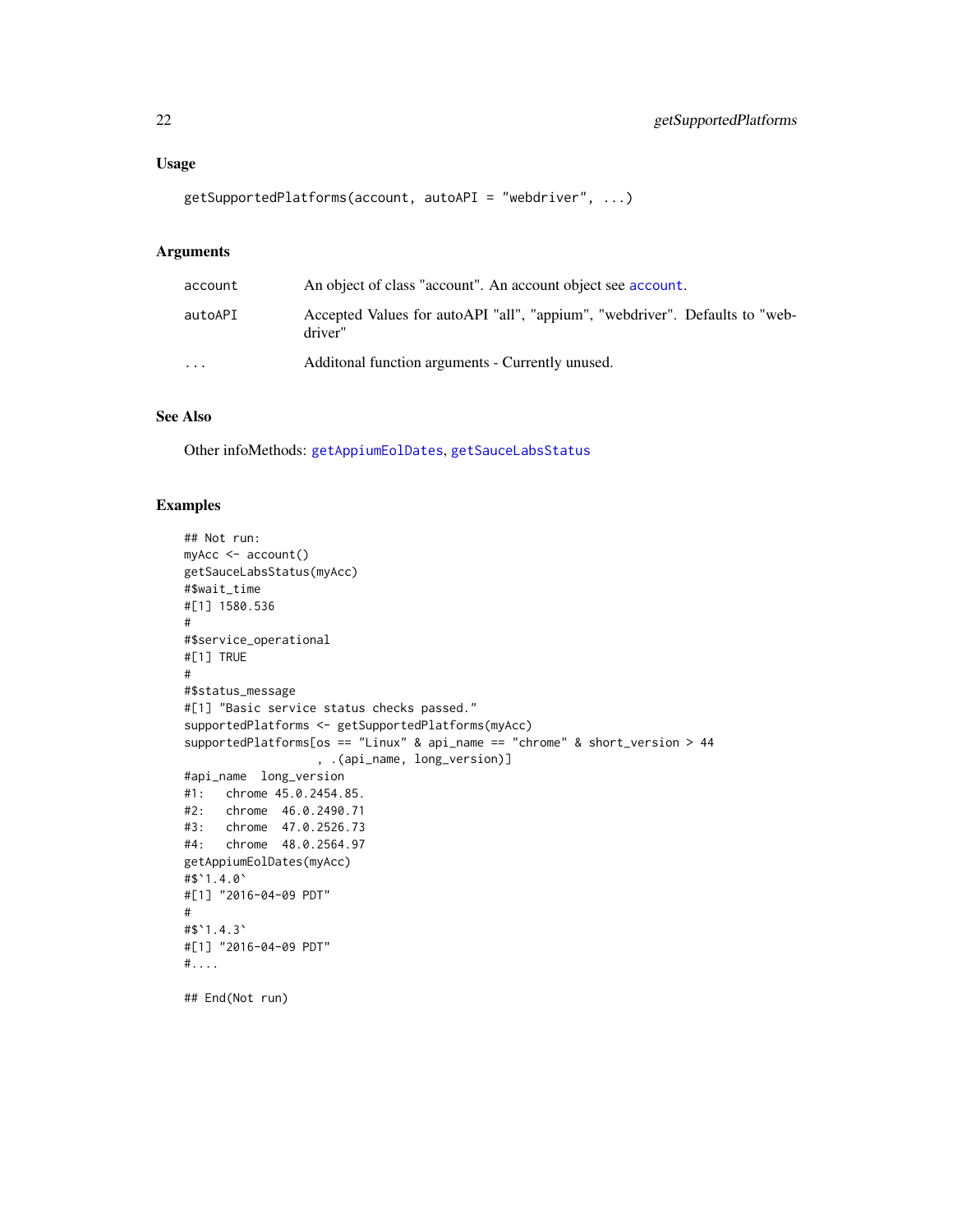<span id="page-22-1"></span><span id="page-22-0"></span>

#### Description

Get information for a tunnel given its ID

# Usage

```
getTunnel(account, username = Sys.getenv("SLUSER"), tunnelID, ...)
```
# Arguments

| account                 | An object of class "account". An account object see account. |
|-------------------------|--------------------------------------------------------------|
| username                | SauceLabs username                                           |
| tunnelID                | id of the tunnel to get more information on                  |
| $\cdot$ $\cdot$ $\cdot$ | Additonal function arguments - Currently unused.             |

# See Also

Other tunnelMethods: [deleteTunnel](#page-6-1), [getTunnels](#page-23-1)

```
## Not run:
myAcc <- account()
myTunnels <- getTunnels(myAcc)
#> myTunnels
#list()
# A tunnel needs to be started with sauceConnect
# ./sc-4.3.16-linux/bin/sc -u seleniumPipes -k ##########-####-####-####-#######
# we start one
myTunnels <- getTunnels(myAcc)
#> myTunnels
#[[1]]
#[1] "cbfb1981c9dd45d1a1ecb9dc47de5ba4"
tunnelInfo <- getTunnel(myAcc, tunnelID = myTunnels[[1]])
#> tunnelInfo[c("status", "host", "owner", "id")]
#$status
#[1] "running"
#
#$host
#[1] "maki81013.miso.saucelabs.com"
#
#$owner
#[1] "seleniumPipes"
#
#$id
```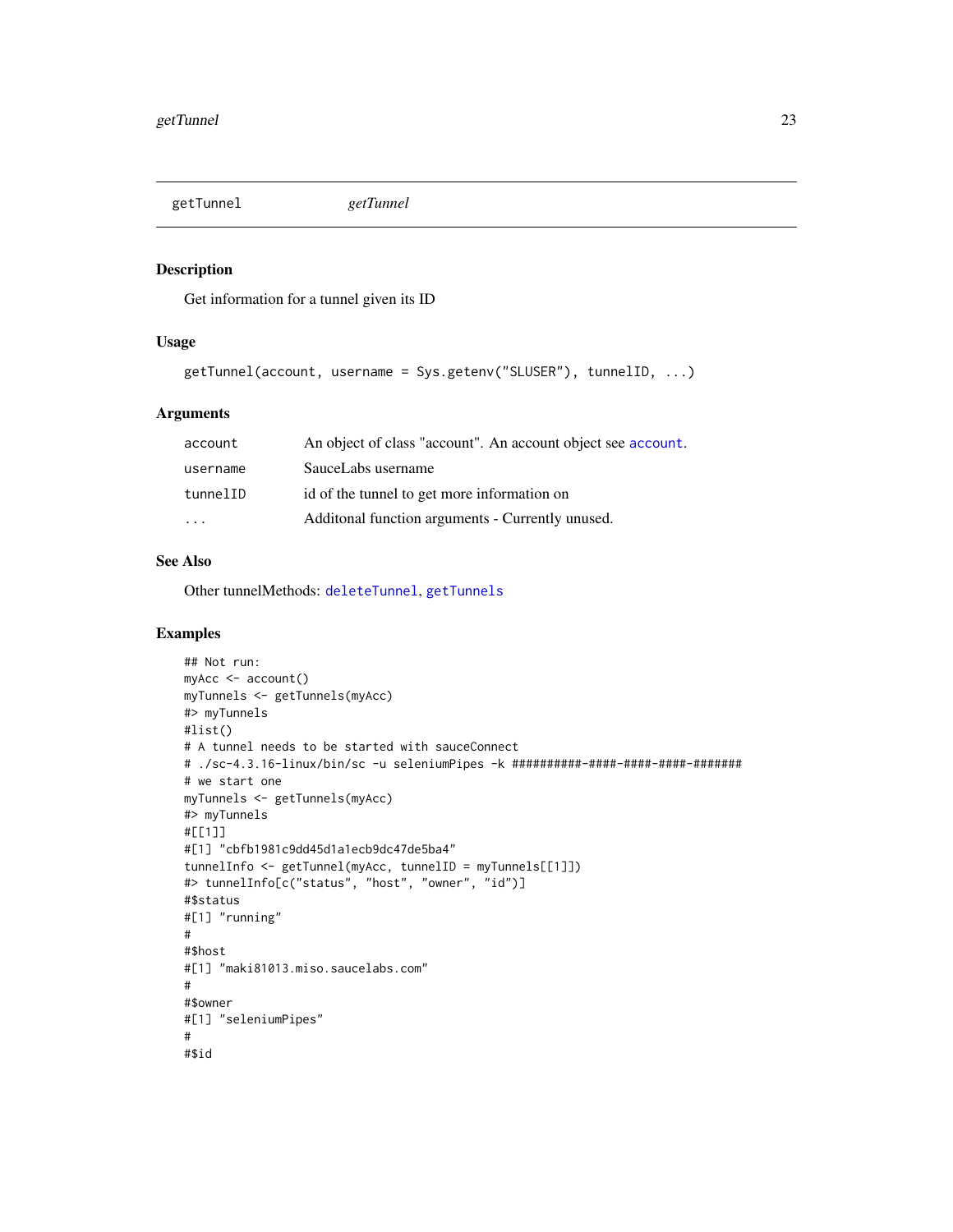# <span id="page-23-0"></span>24 getTunnels

```
#[1] "cbfb1981c9dd45d1a1ecb9dc47de5ba4"
res <- deleteTunnel(myAcc, tunnelID = myTunnels[[1]])
#> res
#$jobs_running
#[1] 0
#
#$result
#[1] TRUE
#
#$id
#[1] "cbfb1981c9dd45d1a1ecb9dc47de5ba4"
#> getTunnels(myAcc)
#list()
```
## End(Not run)

<span id="page-23-1"></span>getTunnels *Get Tunnels*

#### Description

Retrieves all running tunnels for a specific user

#### Usage

```
getTunnels(account, username = Sys.getenv("SLUSER"), ...)
```
# Arguments

| account                 | An object of class "account". An account object see account. |
|-------------------------|--------------------------------------------------------------|
| username                | SauceLabs username                                           |
| $\cdot$ $\cdot$ $\cdot$ | Additional function arguments - Currently unused.            |

# See Also

Other tunnelMethods: [deleteTunnel](#page-6-1), [getTunnel](#page-22-1)

```
## Not run:
myAcc <- account()
myTunnels <- getTunnels(myAcc)
#> myTunnels
#list()
# A tunnel needs to be started with sauceConnect
# ./sc-4.3.16-linux/bin/sc -u seleniumPipes -k ##########-####-####-####-#######
# we start one
```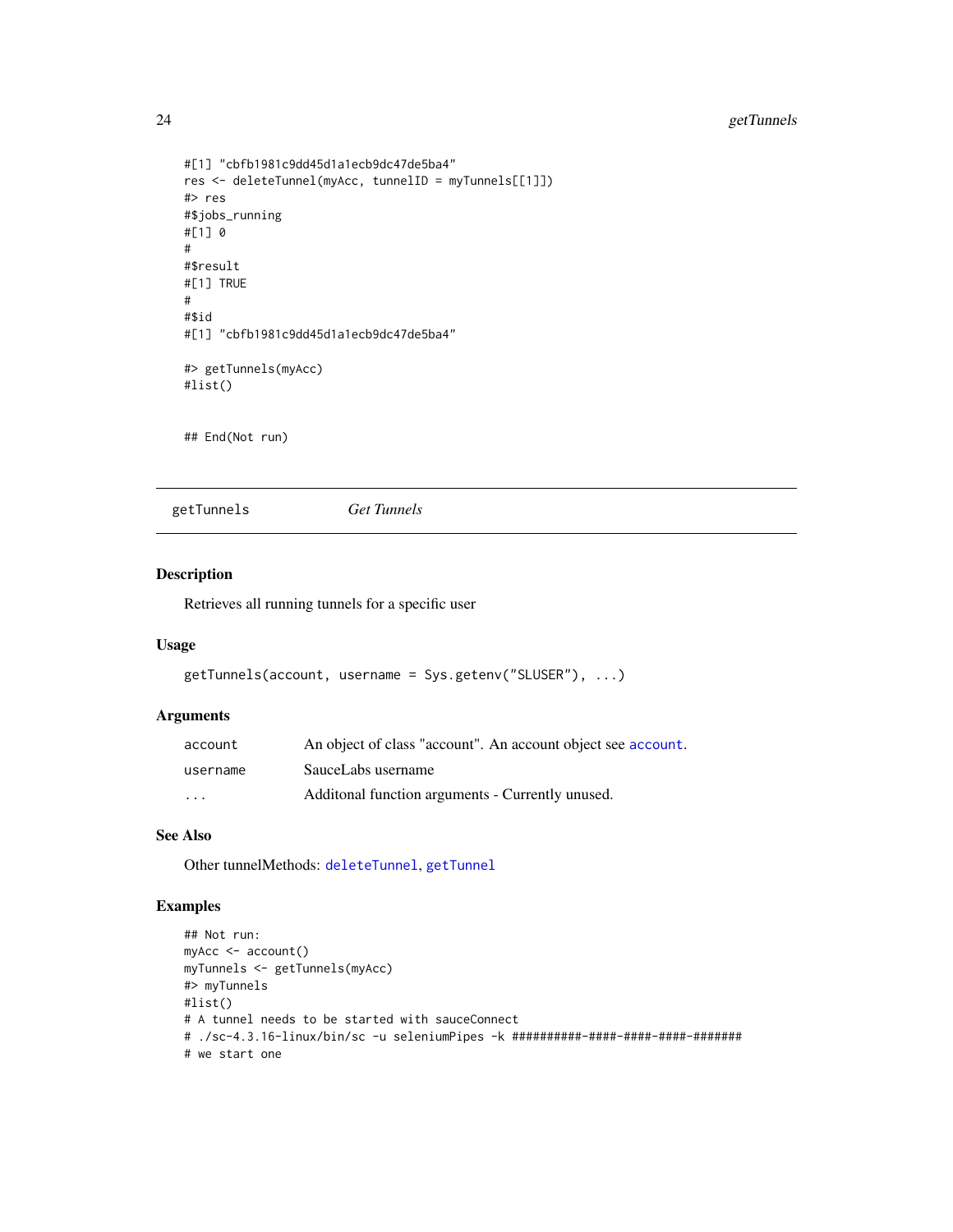<span id="page-24-0"></span>getUser 25

```
myTunnels <- getTunnels(myAcc)
#> myTunnels
#[[1]]
#[1] "cbfb1981c9dd45d1a1ecb9dc47de5ba4"
tunnelInfo <- getTunnel(myAcc, tunnelID = myTunnels[[1]])
#> tunnelInfo[c("status", "host", "owner", "id")]
#$status
#[1] "running"
#
#$host
#[1] "maki81013.miso.saucelabs.com"
#
#$owner
#[1] "seleniumPipes"
#
#$id
#[1] "cbfb1981c9dd45d1a1ecb9dc47de5ba4"
res <- deleteTunnel(myAcc, tunnelID = myTunnels[[1]])
#> res
#$jobs_running
#[1] 0
#
#$result
#[1] TRUE
#
#$id
#[1] "cbfb1981c9dd45d1a1ecb9dc47de5ba4"
#> getTunnels(myAcc)
#list()
```
## End(Not run)

<span id="page-24-1"></span>getUser *Access basic account information*

# Description

Access basic account information

#### Usage

```
getUser(account, username = Sys.getenv("SLUSER"), ...)
```
# Arguments

| account                 | An object of class "account". An account object see account. |
|-------------------------|--------------------------------------------------------------|
| username                | SauceLabs username                                           |
| $\cdot$ $\cdot$ $\cdot$ | Additional function arguments - Currently unused.            |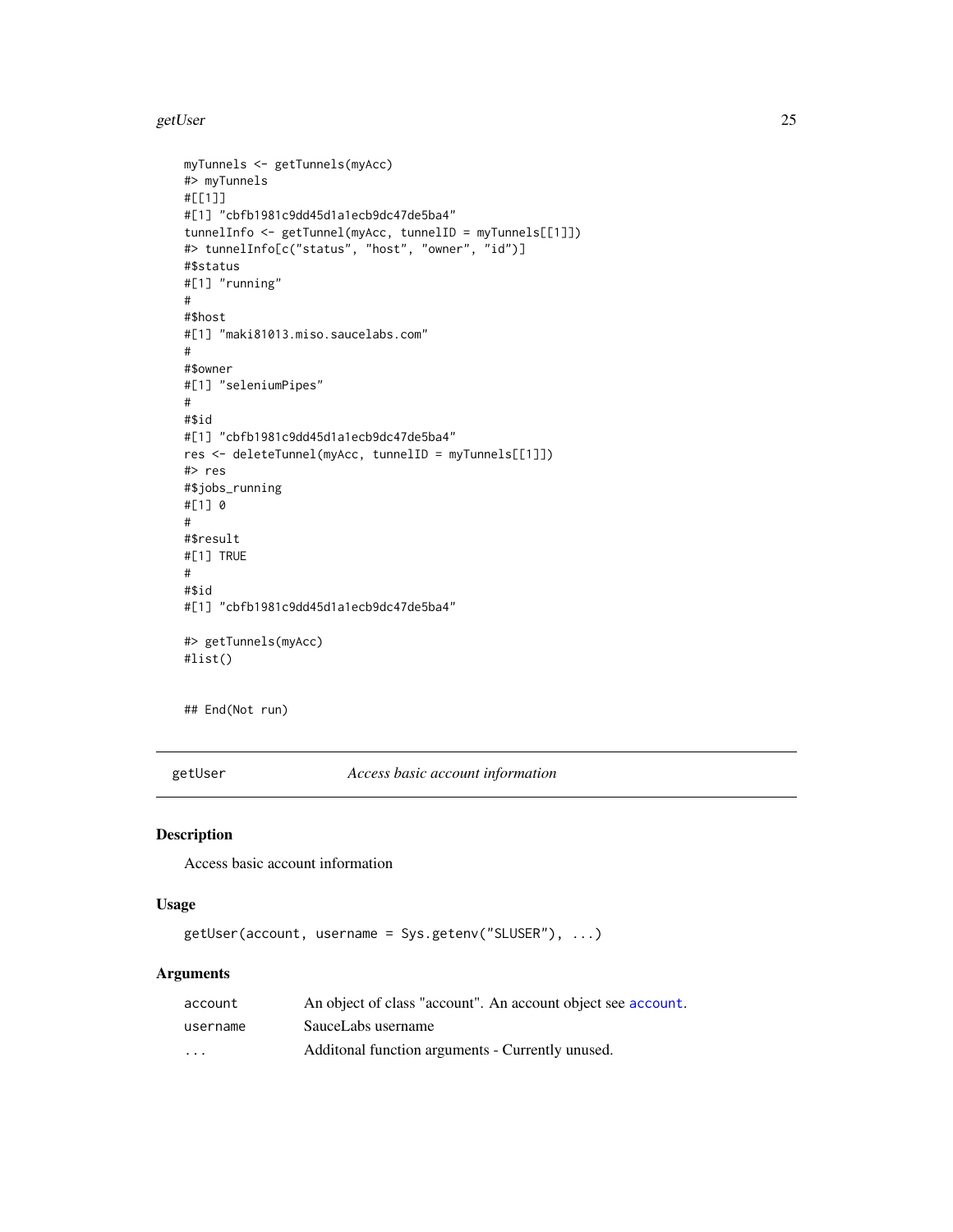# See Also

Other accountMethods: [changeAccessKey](#page-2-1), [createUser](#page-3-1), [getListOfSiblingAccounts](#page-14-1), [getListOfSubAccounts](#page-15-1), [getSubAccountInformation](#page-19-1), [getUserConcurrency](#page-28-1)

# Examples

```
## Not run:
myAcc <- account()
appData <- getUser(myAcc)
createUser(myAcc, newUsername = "superstartester", password = "johndoe"
          , name = "John", email = "superstartester@example.com")
# $errors
# [1] "Subaccount capacity exhausted."
uC <- getUserConcurrency(myAcc)
#> rbindlist(uC$concurrency$self[c("allowed", "current")], fill = TRUE)
#manual mac overall real_device
#1: 5 5 5 0
#2: 0 0 0 NA
users <- getListOfSubAccounts(myAcc)
#> users$users_total
#[1] 1
siblings <- getListOfSiblingAccounts(myAcc)
#> getListOfSiblingAccounts(myAcc)
#list()
subAcc <- getSubAccountInformation(myAcc)
# change accesskey for a user
# changeAccessKey(myAcc, "rsaucelabs")
## End(Not run)
```
<span id="page-25-1"></span>getUserAccountUsage *Get User Account Usage*

# Description

Access historical account usage data

# Usage

```
getUserAccountUsage(account, username = Sys.getenv("SLUSER"), ...)
```
#### **Arguments**

| account  | An object of class "account". An account object see account. |
|----------|--------------------------------------------------------------|
| username | SauceLabs username                                           |
| $\cdot$  | Additional function arguments - Currently unused.            |

<span id="page-25-0"></span>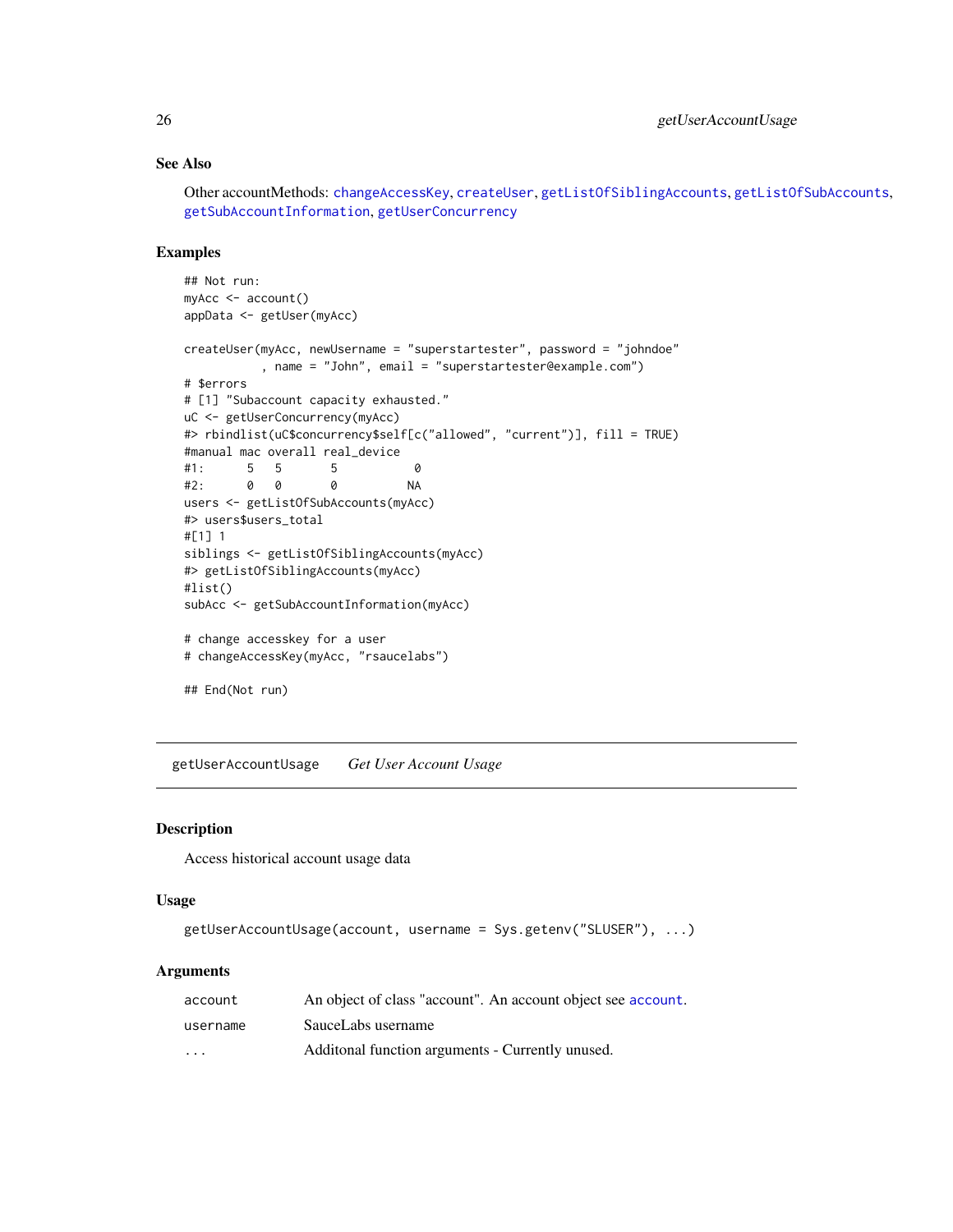# <span id="page-26-0"></span>getUserActivity 27

# Value

The result is a breakdown summarizing the total number of jobs and VM time used, in seconds, by day.

#### See Also

Other actUsageMethods: [getRealTimeJobActivity](#page-16-1), [getUserActivity](#page-26-1)

#### Examples

```
## Not run:
myAcc <- account()
jobActivity <- getRealTimeJobActivity(myAcc)
#> jobActivity$concurrency$self$allowed
#$manual
#[1] 5
#
#$mac
#[1] 5
#
#$overall
#[1] 5
#
#$real_device
#[1] 0
userActivity <- getUserActivity(myAcc)
#> userActivity$subaccounts$rsaucelabs
#$`in progress`
#[1] 0
#
#$all
#[1] 0
#
#$queued
#[1] 0
userAccUsage <- getUserAccountUsage(myAcc)
#> userAccUsage
#user_name date no_of_jobs vm_minutes
#1: seleniumPipes 2016-8-12 2 239
#2: seleniumPipes 2016-8-13 65 6399
#3: seleniumPipes 2016-8-15 36 7235
#4: seleniumPipes 2016-8-16 7 1101
```
## End(Not run)

<span id="page-26-1"></span>getUserActivity *Get User Activity*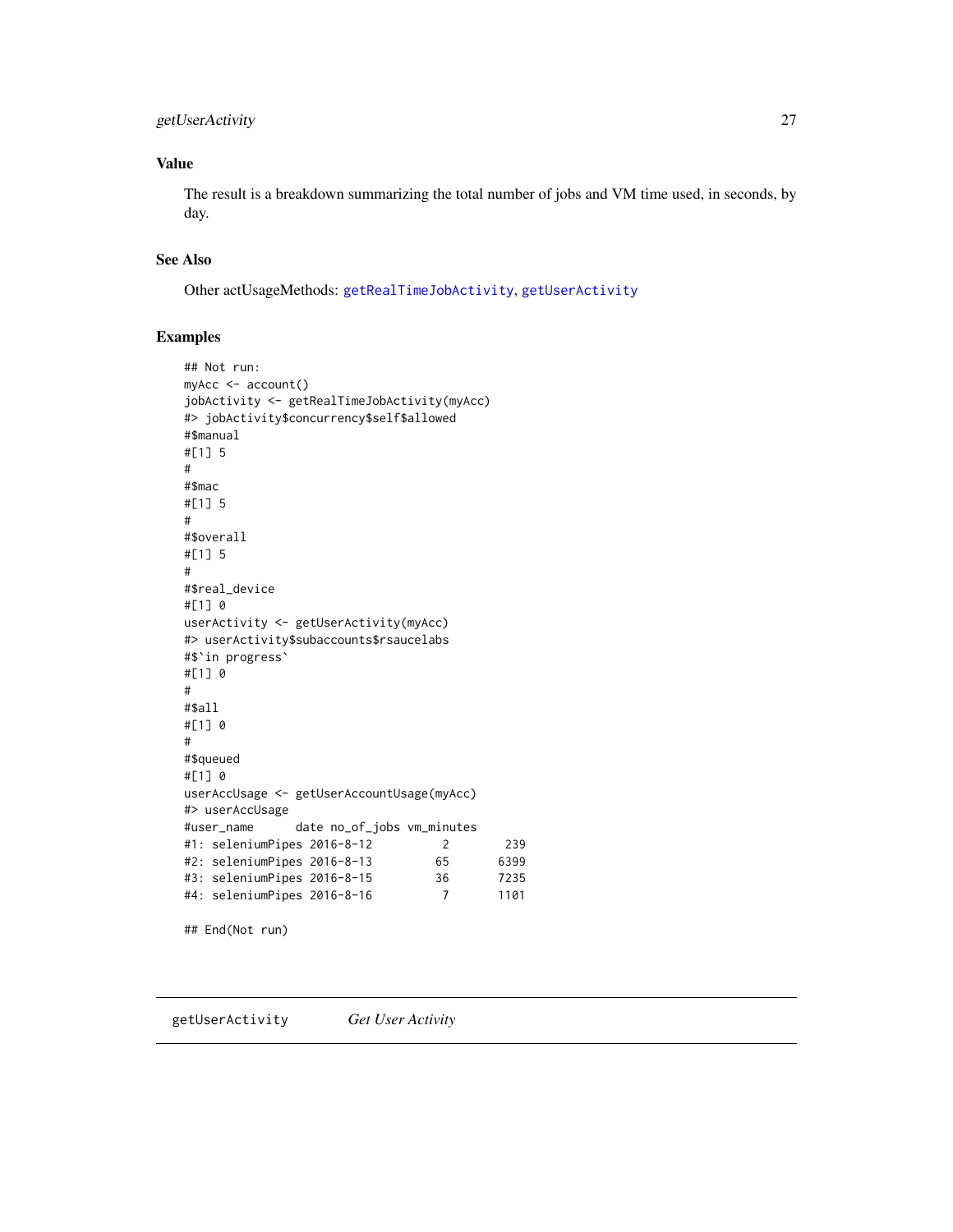# <span id="page-27-0"></span>Description

Get currently running job counts broken down by account and job status.

#### Usage

```
getUserActivity(account, username = Sys.getenv("SLUSER"), ...)
```
#### Arguments

| account                 | An object of class "account". An account object see account. |
|-------------------------|--------------------------------------------------------------|
| username                | SauceLabs username                                           |
| $\cdot$ $\cdot$ $\cdot$ | Additional function arguments - Currently unused.            |

# See Also

Other actUsageMethods: [getRealTimeJobActivity](#page-16-1), [getUserAccountUsage](#page-25-1)

```
## Not run:
myAcc <- account()
jobActivity <- getRealTimeJobActivity(myAcc)
#> jobActivity$concurrency$self$allowed
#$manual
#[1] 5
#
#$mac
#[1] 5
#
#$overall
#[1] 5
#
#$real_device
#[1] 0
userActivity <- getUserActivity(myAcc)
#> userActivity$subaccounts$rsaucelabs
#$`in progress`
#[1] 0
#
#$all
#[1] 0
#
#$queued
#[1] 0
userAccUsage <- getUserAccountUsage(myAcc)
#> userAccUsage
#user_name date no_of_jobs vm_minutes
#1: seleniumPipes 2016-8-12 2 239
#2: seleniumPipes 2016-8-13 65 6399
#3: seleniumPipes 2016-8-15 36 7235
#4: seleniumPipes 2016-8-16 7 1101
```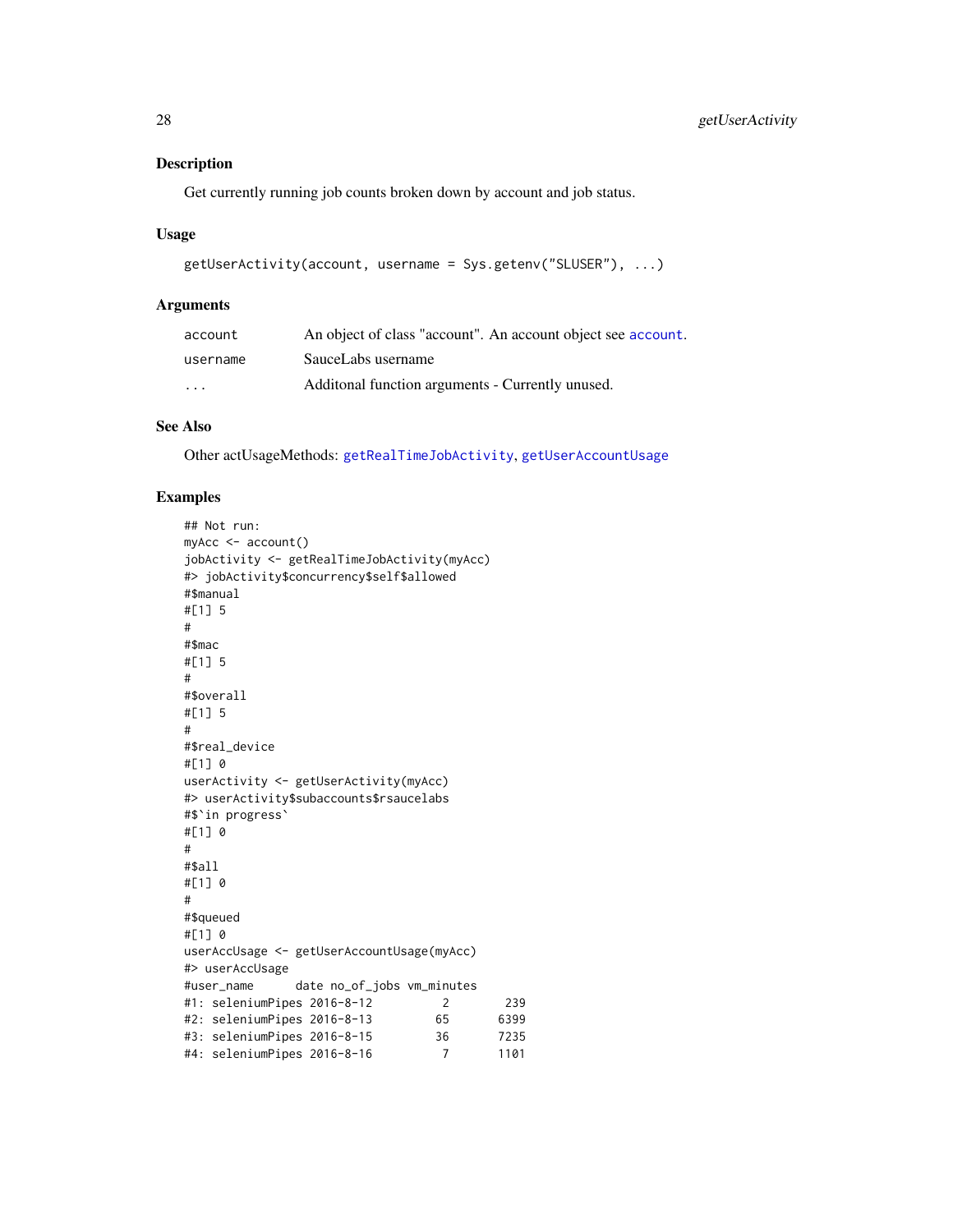<span id="page-28-0"></span>## End(Not run)

<span id="page-28-1"></span>getUserConcurrency *Check account concurrency limits*

# Description

Check account concurrency limits

#### Usage

```
getUserConcurrency(account, username = Sys.getenv("SLUSER"), ...)
```
#### Arguments

| account                 | An object of class "account". An account object see account. |
|-------------------------|--------------------------------------------------------------|
| username                | SauceLabs username                                           |
| $\cdot$ $\cdot$ $\cdot$ | Additional function arguments - Currently unused.            |

#### See Also

Other accountMethods: [changeAccessKey](#page-2-1), [createUser](#page-3-1), [getListOfSiblingAccounts](#page-14-1), [getListOfSubAccounts](#page-15-1), [getSubAccountInformation](#page-19-1), [getUser](#page-24-1)

# Examples

```
## Not run:
myAcc <- account()
appData <- getUser(myAcc)
createUser(myAcc, newUsername = "superstartester", password = "johndoe"
          , name = "John", email = "superstartester@example.com")
# $errors
# [1] "Subaccount capacity exhausted."
uC <- getUserConcurrency(myAcc)
#> rbindlist(uC$concurrency$self[c("allowed", "current")], fill = TRUE)
#manual mac overall real_device
#1: 5 5 5 0
#2: 0 0 0 NA
users <- getListOfSubAccounts(myAcc)
#> users$users_total
#[1] 1
siblings <- getListOfSiblingAccounts(myAcc)
#> getListOfSiblingAccounts(myAcc)
#list()
subAcc <- getSubAccountInformation(myAcc)
```
# change accesskey for a user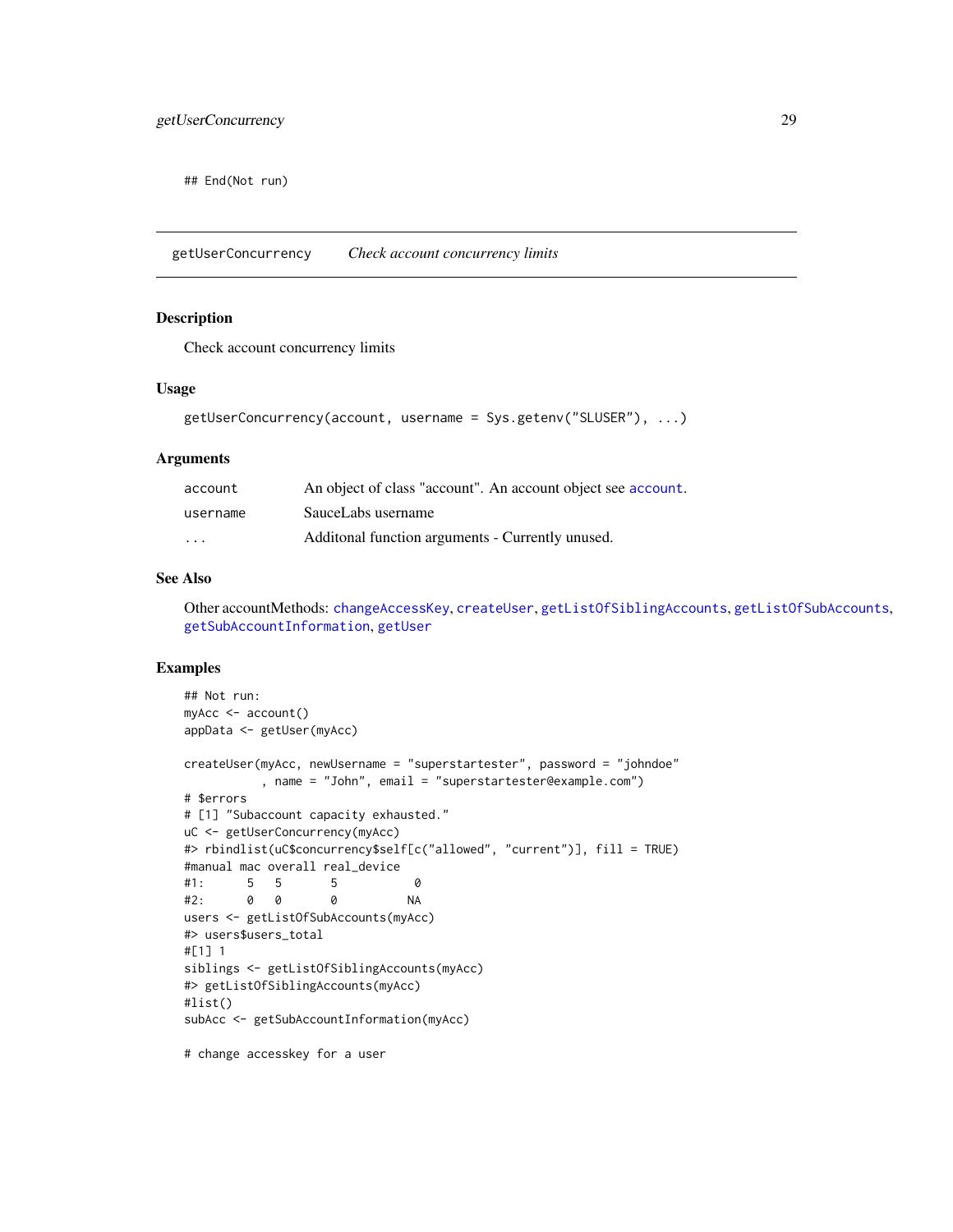```
# changeAccessKey(myAcc, "rsaucelabs")
```
## End(Not run)

queryAPI *Send a query to SauceLabs.*

# Description

queryAPI A function to send a query to SauceLabs. Intended for seleniumPipes internal use mainly.

#### Usage

queryAPI(verb = GET, account, url, source, ...)

# Arguments

| verb                    | The http method to use. See VERB                             |
|-------------------------|--------------------------------------------------------------|
| account                 | An object of class "account". An account object see account. |
| url                     | The url of the remote server endpoint.                       |
| source                  | The name of the RSauceLabs function that called queryDriver. |
| $\cdot$ $\cdot$ $\cdot$ | Additonal function arguments - Currently unused.             |

# Value

The contents of the response from the remote server. See [content](#page-0-0) for details.

# Examples

```
## Not run:
# function intended for internal use
```
## End(Not run)

<span id="page-29-1"></span>startJsUnitTests *Start JS Unit Tests*

# Description

Start your JavaScript unit tests on as many browsers as you like with a single request

# Usage

```
startJsUnitTests(account, username = Sys.getenv("SLUSER"), platforms, url,
 framework, ...)
```
<span id="page-29-0"></span>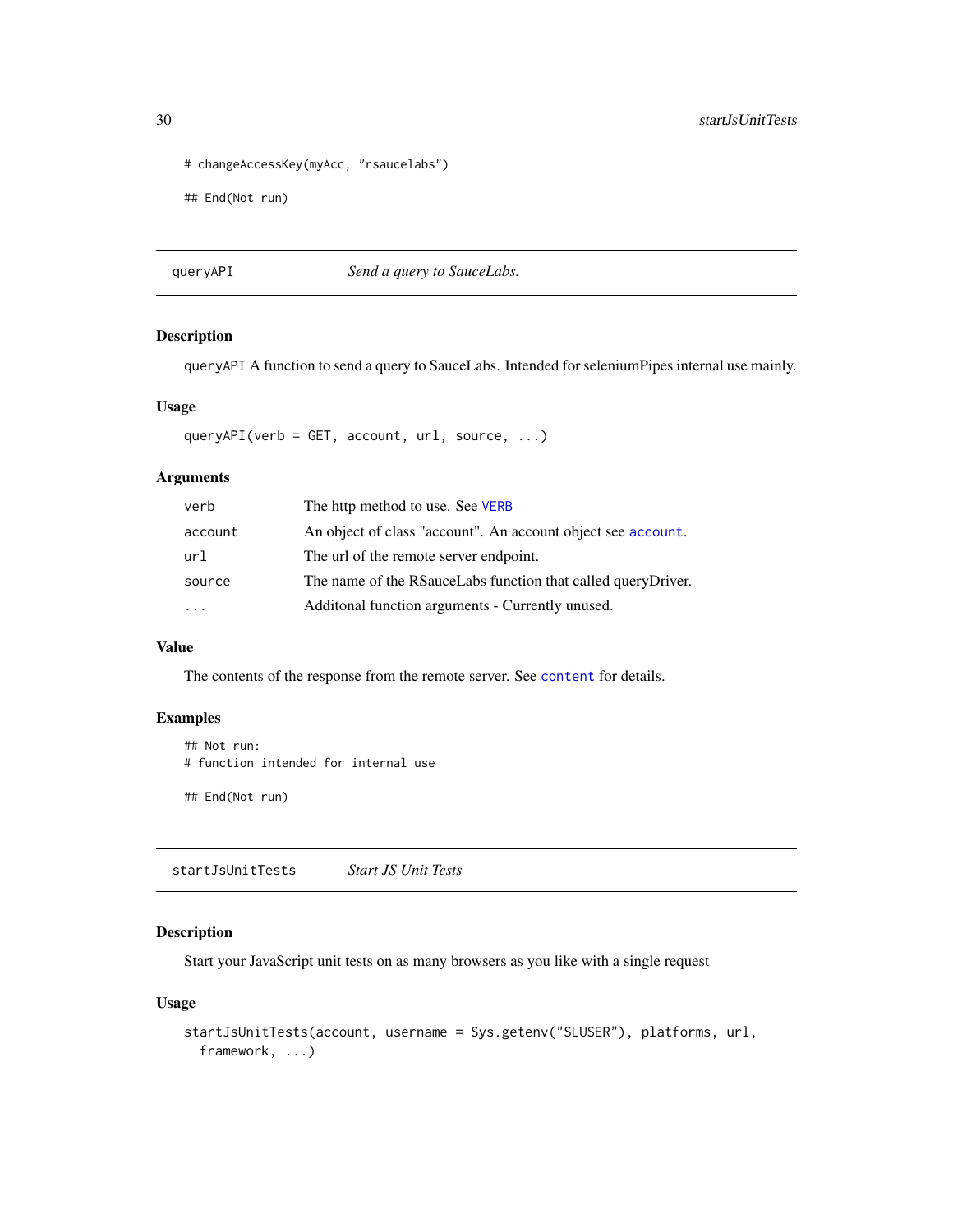#### <span id="page-30-0"></span>stopJob 31

#### **Arguments**

| account   | An object of class "account". An account object see account. |
|-----------|--------------------------------------------------------------|
| username  | SauceLabs username                                           |
| platforms | A list of platforms (see example)                            |
| url       | should point to the page that hosts your tests               |
| framework | can be "qunit", "jasmine", "YUI Test", "mocha", or "custom"  |
|           | Additonal function arguments - Currently unused.             |

# See Also

Other jsUnitTestMethods: [getJsUnitTestStatus](#page-13-1)

#### Examples

```
## Not run:
# use test example from
#https://wiki.saucelabs.com/display/DOCS/JavaScript+Unit+Testing+Methods
platforms <- list(c("Windows 7", "firefox", "27"),
                    c("Linux", "googlechrome", "")
                    )
appUrl <- "https://saucelabs.com/test_helpers/front_tests/index.html"
framework <- "jasmine"
myAcc <- account()
myTest <- startJsUnitTests(myAcc, platforms = platforms, url = appUrl, framework = framework)
#> unlist(myTest, use.names = FALSE)
#[1] "bc8b9ef6e6184ed8a7e5270344115999" "bf43cef30bca429eaa2ed08da09dbdce"
testIds <- unlist(myTest, use.names = FALSE)
testRes <- getJsUnitTestStatus(myAcc,js_tests = testIds)
```
## End(Not run)

<span id="page-30-1"></span>stopJob *Stop Job*

# Description

Terminates a running job

# Usage

```
stopJob(account, username = Sys.getenv("SLUSER"), jobID, ...)
```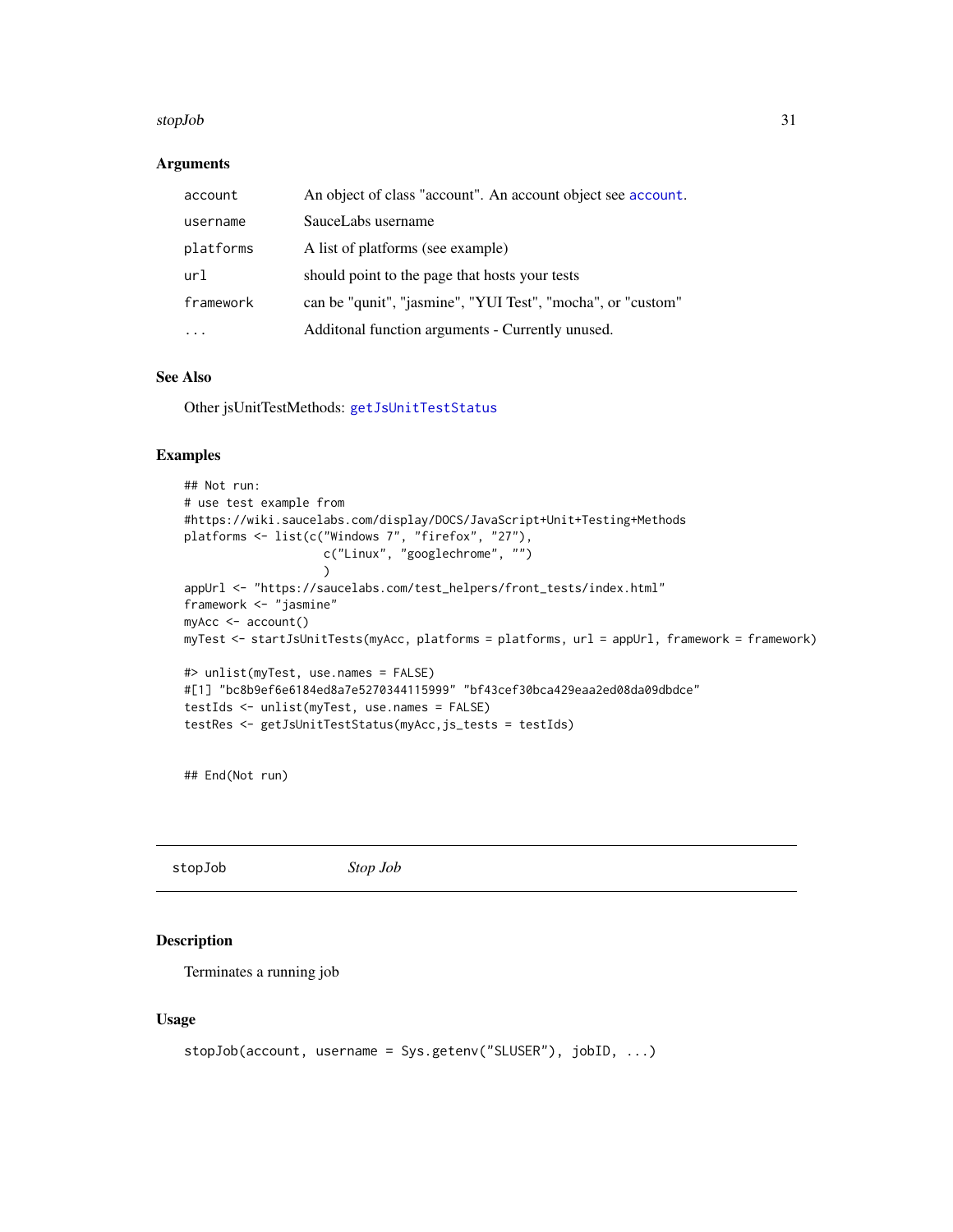<span id="page-31-0"></span>32 stopJob

#### Arguments

| account   | An object of class "account". An account object see account. |
|-----------|--------------------------------------------------------------|
| username  | SauceLabs username                                           |
| iobID     | Id of the job to stop                                        |
| $\ddotsc$ | Additional function arguments - Currently unused.            |

# See Also

Other jobMethods: [deleteJobAssets](#page-5-1), [deleteJob](#page-4-1), [getJobAssetFiles](#page-9-1), [getJobAssetNames](#page-10-1), [getJobs](#page-11-1), [updateJob](#page-32-1)

```
## Not run:
myAcc <- account()
myJobs <- getJobs(myAcc)
#> myJobs$data[1,]
#id
#1: 4152e0a185f945bfa43e091eef1e7c30
myJobs <- getJobs(myAcc, getFullJobs = TRUE)
#> myJobs$data[1,.(id, browser)]
#id browser
#1: 4152e0a185f945bfa43e091eef1e7c30 googlechrome
testId <- myJobs$data[1, id]
#> myJobs$data[1,.(build, passed)]
#build passed
#1: 24 FALSE
# update this job
updateJob(myAcc, jobID = testId, passed = TRUE, build = 20)
myJobs <- getJobs(myAcc, getFullJobs = TRUE)
#> myJobs$data[1,.(build, passed)]
#build passed
#1: 20 TRUE
# deleteJob(myAcc, jobID = testId)
stopJob(myAcc, jobID = testId)
jobAssets <- getJobAssetNames(myAcc, jobID = testId)
#> jobAssets[["selenium-log"]]
#[1] "selenium-server.log"
jobLog <- getJobAssetFiles(myAcc, jobID = testId)
# deleteJobAssets(myAcc, jobID = testId)
## End(Not run)
```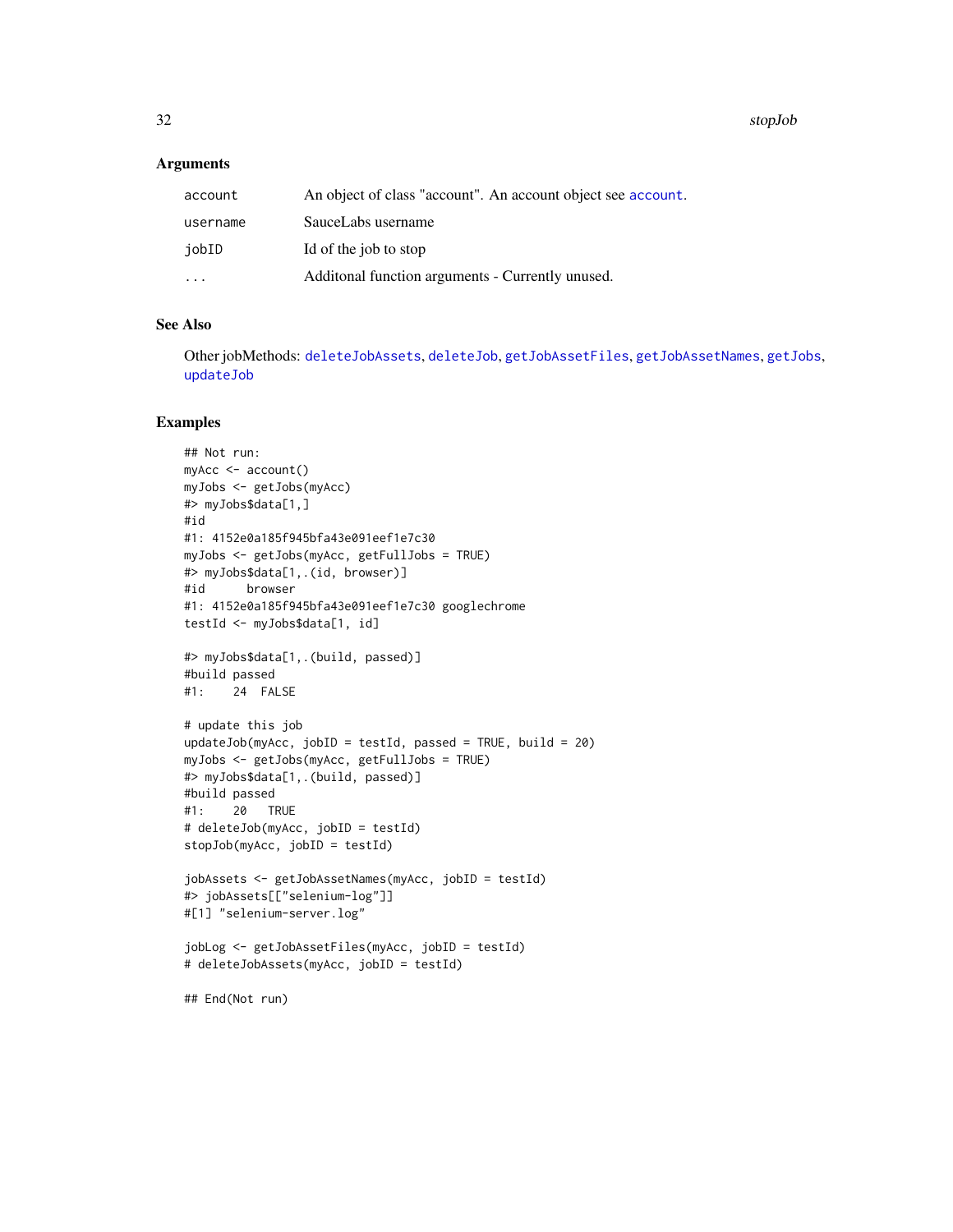<span id="page-32-1"></span><span id="page-32-0"></span>

# Description

Edit an existing job

#### Usage

```
updateJob(account, username = Sys.getenv("SLUSER"), jobID, name = NULL,
  tags = NULL, public = NULL, passed = NULL, build = NULL,
  \text{custom_data} = \text{NULL}, \ldots
```
# Arguments

| account     | An object of class "account". An account object see account.                                                                     |
|-------------|----------------------------------------------------------------------------------------------------------------------------------|
| username    | SauceLabs username                                                                                                               |
| jobID       | Id of the job to edit                                                                                                            |
| name        | Change the job name                                                                                                              |
| tags        | Change the job tags                                                                                                              |
| public      | Set job visibility to "public", "public restricted", "share" (true), "team" (false) or<br>"private"                              |
| passed      | Set whether the job passed or not on the user end                                                                                |
| build       | The build number tested by this test                                                                                             |
| custom_data | A set of key-value pairs with any extra info that a user would like to add to the<br>job. Note that the max data allowed is 64KB |
| $\cdots$    | Additional function arguments - Currently unused.                                                                                |

# See Also

Other jobMethods: [deleteJobAssets](#page-5-1), [deleteJob](#page-4-1), [getJobAssetFiles](#page-9-1), [getJobAssetNames](#page-10-1), [getJobs](#page-11-1), [stopJob](#page-30-1)

```
## Not run:
myAcc <- account()
myJobs <- getJobs(myAcc)
#> myJobs$data[1,]
#id
#1: 4152e0a185f945bfa43e091eef1e7c30
myJobs <- getJobs(myAcc, getFullJobs = TRUE)
#> myJobs$data[1,.(id, browser)]
#id browser
#1: 4152e0a185f945bfa43e091eef1e7c30 googlechrome
```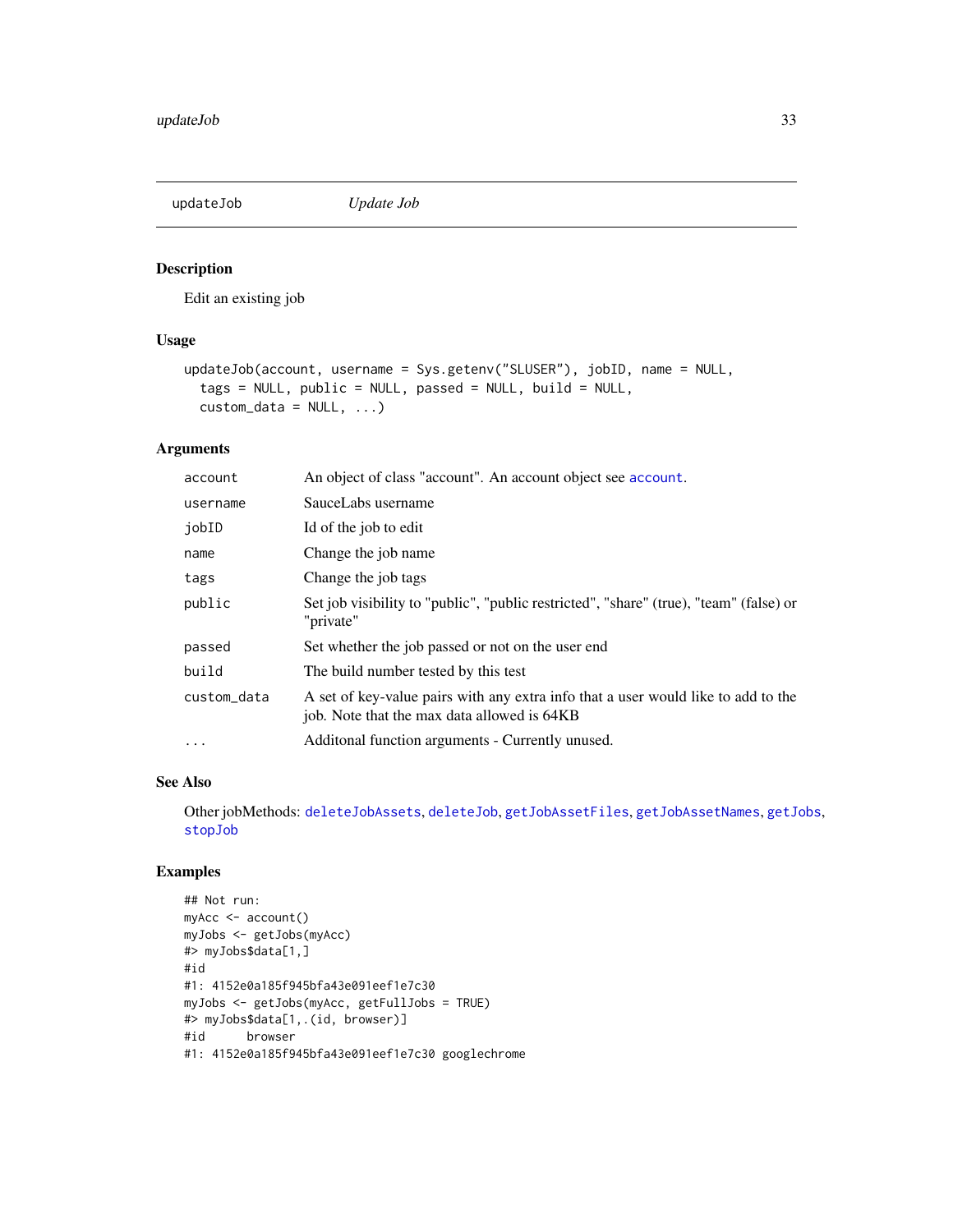```
testId <- myJobs$data[1, id]
#> myJobs$data[1,.(build, passed)]
#build passed
#1: 24 FALSE
# update this job
updateJob(myAcc, jobID = testId, passed = TRUE, build = 20)
myJobs <- getJobs(myAcc, getFullJobs = TRUE)
#> myJobs$data[1,.(build, passed)]
#build passed
#1: 20 TRUE
# deleteJob(myAcc, jobID = testId)
stopJob(myAcc, jobID = testId)
jobAssets <- getJobAssetNames(myAcc, jobID = testId)
#> jobAssets[["selenium-log"]]
#[1] "selenium-server.log"
jobLog <- getJobAssetFiles(myAcc, jobID = testId)
# deleteJobAssets(myAcc, jobID = testId)
## End(Not run)
```
<span id="page-33-1"></span>uploadFile *Upload File*

#### Description

Uploads a file to the temporary sauce storage. The storage will only retain the files for seven days.

#### Usage

```
uploadFile(account, username = Sys.getenv("SLUSER"), file,
  SLfileName = basename(file), ...)
```
#### Arguments

| account    | An object of class "account". An account object see account.                   |
|------------|--------------------------------------------------------------------------------|
| username   | SauceLabs username                                                             |
| file       | file to upload                                                                 |
| SLfileName | name to give the file on SauceLabs. (Defaults to the current name of the file) |
| $\ddots$   | Additional function arguments - Currently unused.                              |

# See Also

Other tempStorageMethods: [getStoredFiles](#page-18-1)

<span id="page-33-0"></span>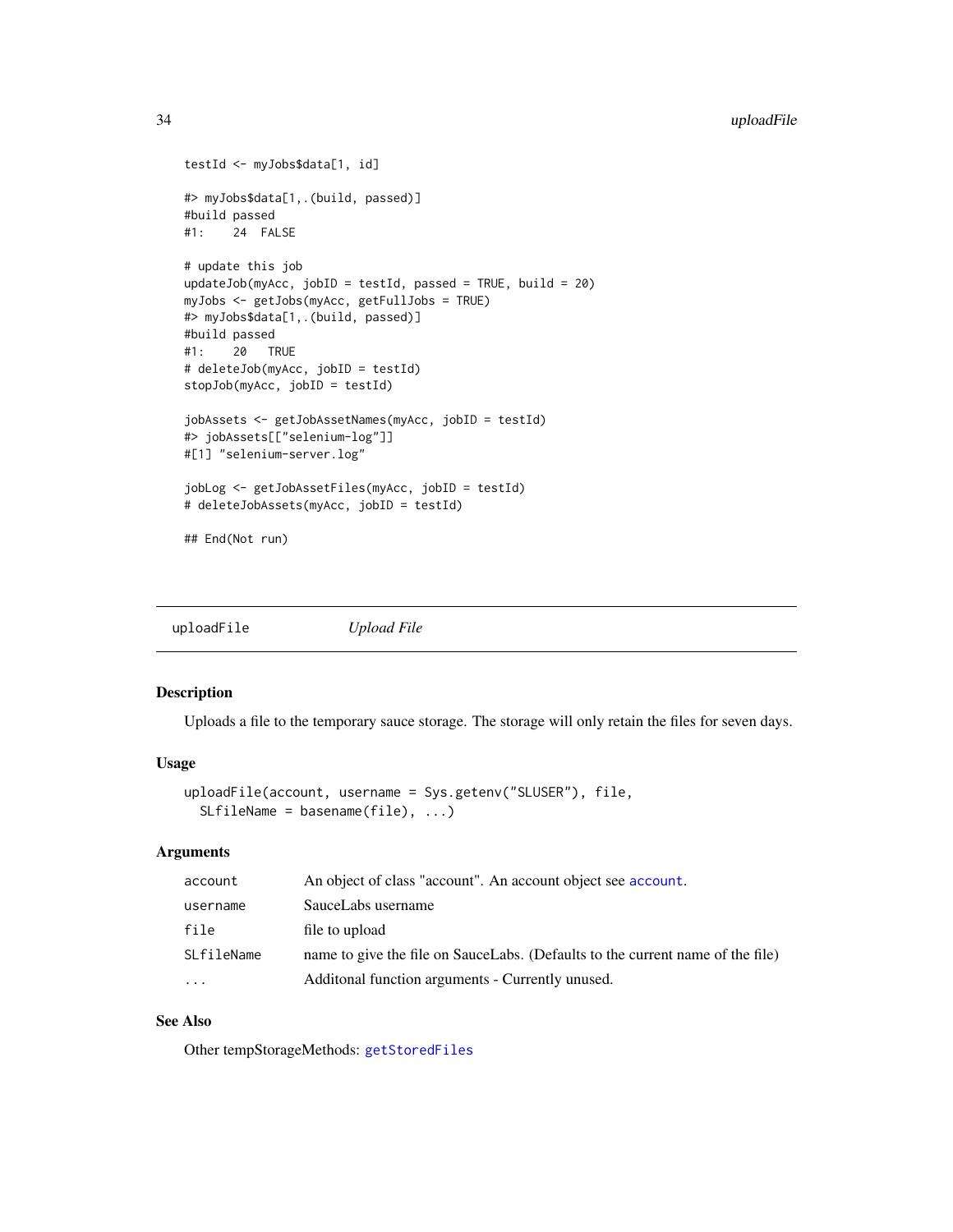# uploadFile 35

# Examples

```
## Not run:
myAcc <- account()
# create a temporary file
myTempFile <- file.path(tempdir(), "notsecret.html")
write("SUPER SECRET STUFF", myTempFile)
# check stored files
myStoredFiles <- getStoredFiles(myAcc)
# upload new file
res <- uploadFile(myAcc, file = myTempFile)
#> res
#$username
#[1] "seleniumPipes"
#
#$size
#[1] 19
#
#$md5
#[1] "e459fe3803b78d64cc5c2998804909a9"
#
#$filename
#[1] "notsecret.html"
#> digest::digest(file = myTempFile, algo = "md5")
#[1] "e459fe3803b78d64cc5c2998804909a9"
myStoredFiles <- getStoredFiles(myAcc)
#> rbindlist(myStoredFiles$files)
#size mtime name md5
#1: 19 1472401537 notsecret.html e459fe3803b78d64cc5c2998804909a9
#2: 14 1472350499 testDoc.R adfc8afc373f0b3fd6f93c3891bdd11b
```
## End(Not run)